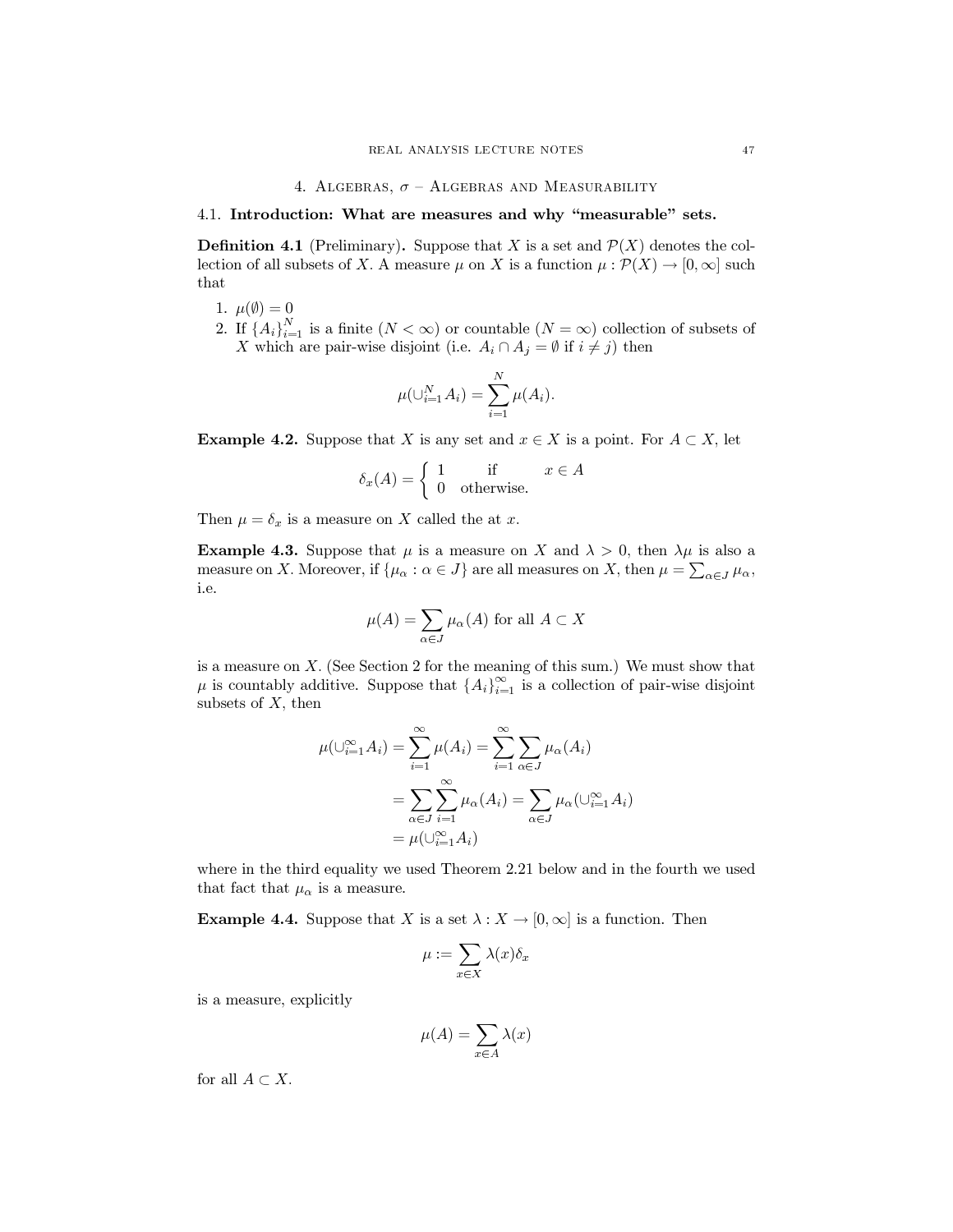## 4.2. The problem with Lebesgue "measure".

**Question 1.** Does there exist a measure  $\mu : \mathcal{P}(\mathbb{R}) \to [0, \infty]$  such that

- 1.  $\mu([a, b)) = (b a)$  for all  $a < b$  and
- 2.  $\mu(A+x) = \mu(A)$  for all  $x \in \mathbb{R}$ ?

The unfortunate answer is no which we now demonstrate. In fact the answer is no even if we replace (1) by the condition that  $0 < \mu((0,1]) < \infty$ .

Let us identify [0, 1) with the unit circle  $S := \{z \in \mathbb{C} : |z| = 1\}$  by the map  $\phi(t) = e^{i2\pi t} \in S$  for  $t \in [0,1)$ . Using this identification we may use  $\mu$  to define a function  $\nu$  on  $\mathcal{P}(S)$  by  $\nu(\phi(A)) = \mu(A)$  for all  $A \subset [0,1)$ . This new function is a measure on S with the property that  $0 < \nu((0,1]) < \infty$ . For  $z \in S$  and  $N \subset S$  let

$$
(4.1) \t\t\t\t\t zN := \{zn \in S : n \in N\}
$$

that is to say  $e^{i\theta}N$  is N rotated counter clockwise by angle  $\theta$ . We now claim that  $\nu$  is invariant under these rotations, i.e.

$$
(4.2) \t\t\t\nu(zN) = \nu(N)
$$

for all  $z \in S$  and  $N \subset S$ . To verify this, write  $N = \phi(A)$  and  $z = \phi(t)$  for some  $t \in [0,1)$  and  $A \subset [0,1)$ . Then

$$
\phi(t)\phi(A) = \phi(t + A \bmod 1)
$$

where For  $N \subset [0,1)$  and  $\alpha \in [0,1)$ , let

$$
t + A \mod 1 = \{a + t \mod 1 \in [0, 1) : a \in N\}
$$
  
=  $(a + A \cap \{a < 1 - t\}) \cup ((t - 1) + A \cap \{a \ge 1 - t\}).$ 

Thus

$$
\nu(\phi(t)\phi(A)) = \mu(t + A \mod 1)
$$
  
=  $\mu((a + A \cap \{a < 1 - t\}) \cup ((t - 1) + A \cap \{a \ge 1 - t\}))$   
=  $\mu((a + A \cap \{a < 1 - t\})) + \mu(((t - 1) + A \cap \{a \ge 1 - t\}))$   
=  $\mu(A \cap \{a < 1 - t\}) + \mu(A \cap \{a \ge 1 - t\})$   
=  $\mu((A \cap \{a < 1 - t\}) \cup (A \cap \{a \ge 1 - t\}))$   
=  $\mu(A) = \nu(\phi(A)).$ 

Therefore it suffices to prove that no finite measure  $\nu$  on S such that Eq. (4.2) holds. To do this we will "construct" a non-measurable set  $N = \phi(A)$  for some  $A\subset [0,1).$ 

To do this let  $R$  be the countable set

$$
R := \{ z = e^{i2\pi t} : t \in [0,1) \cap \mathbb{Q} \}.
$$

As above  $R$  acts on  $S$  by rotations and divides  $S$  up into equivalence classes, where  $z, w \in S$  are equivalent if  $z = rw$  for some  $r \in R$ . Choose (using the axiom of choice) one representative point  $n$  from each of these equivalence classes and let  $N\subset S$  be the set of these representative points. Then every point  $z\in S$  may be uniquely written as  $z = nr$  with  $n \in N$  and  $r \in R$ . That is to say

$$
(4.3)\t\t\t S = \coprod_{r \in R} (rN)
$$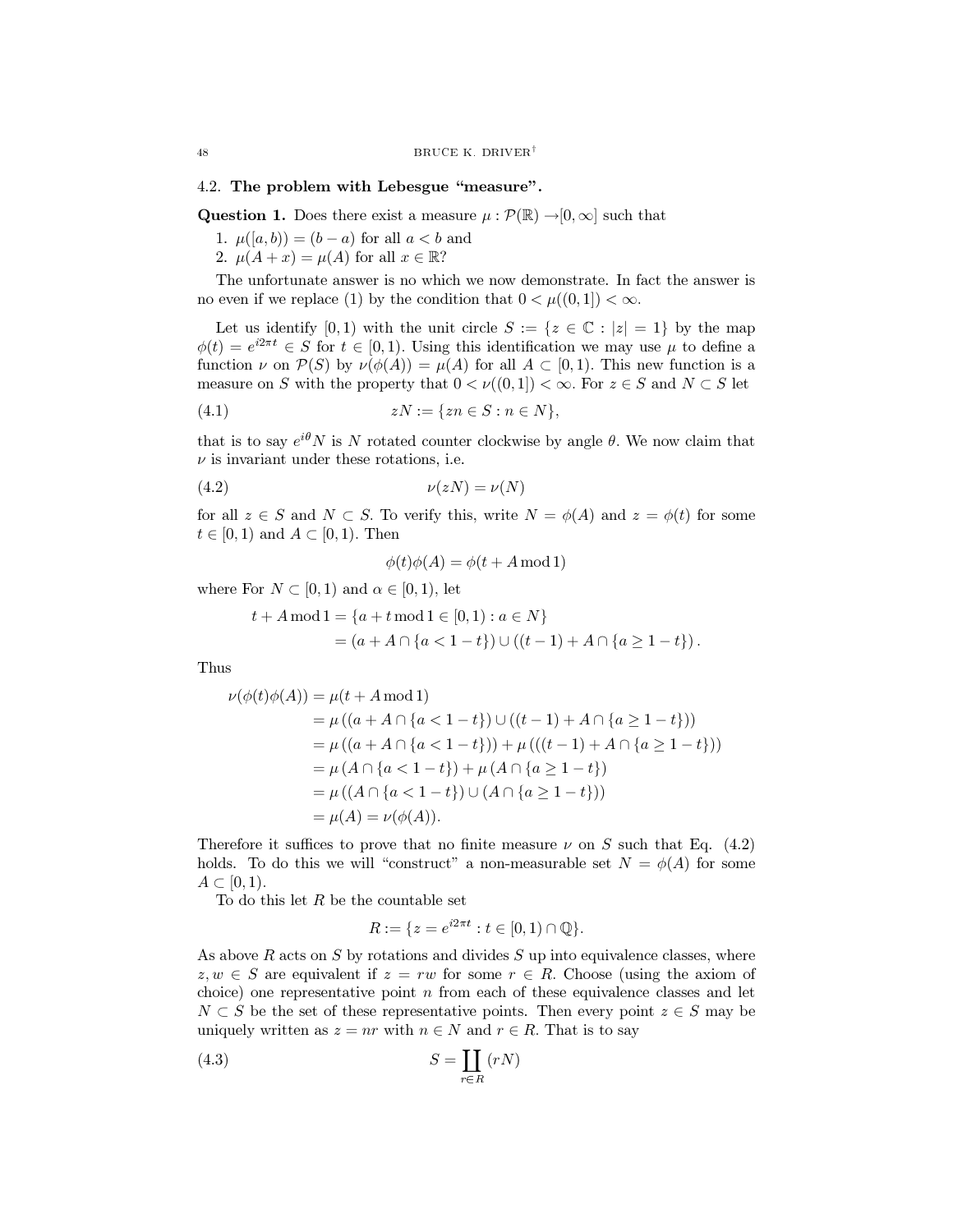where  $\prod_{\alpha} A_{\alpha}$  is used to denote the union of pair-wise disjoint sets  $\{A_{\alpha}\}\.$  By Eqs.  $(4.2)$  and  $(4.3)$  we find that

$$
\nu(S) = \sum_{r \in R} \nu(rN) = \sum_{r \in R} \nu(N).
$$

The right member from this equation is either 0 or  $\infty$ , 0 if  $\nu(N) = 0$  and  $\infty$  if  $\nu(N) > 0$ . In either case it is not equal  $\nu(S) \in (0,1)$ . Thus we have reached the desired contradiction.

**Proof.** (Second proof) For  $N \subset [0,1)$  and  $\alpha \in [0,1)$ , let

$$
N^{\alpha} = N + \alpha \mod 1
$$
  
= {a + \alpha \mod 1 \in [0, 1) : a \in N}  
= (\alpha + N \cap {a < 1 - \alpha} ) \cup ((\alpha - 1) + N \cap {a \ge 1 - \alpha}).

If  $\mu$  is a measure satisfying the properties of the Question we would have

$$
\mu(N^{\alpha}) = \mu(\alpha + N \cap \{a < 1 - \alpha\}) + \mu((\alpha - 1) + N \cap \{a \ge 1 - \alpha\})
$$
  
=  $\mu(N \cap \{a < 1 - \alpha\}) + \mu(N \cap \{a \ge 1 - \alpha\})$   
=  $\mu(N \cap \{a < 1 - \alpha\} \cup (N \cap \{a \ge 1 - \alpha\}))$   
(4.4) =  $\mu(N)$ .

We will now construct a bad set N which coupled with Eq.  $(4.4)$  will lead to a contradiction.

Set

$$
Q_x \equiv \{x + r \in \mathbb{R} : r \in \mathbb{Q}\} = x + \mathbb{Q}.
$$

Notice that  $Q_x \cap Q_y \neq \emptyset$  implies that  $Q_x = Q_y$ . Let  $\mathcal{O} = \{Q_x : x \in \mathbb{R}\}\$  – the orbit space of the Q action. For all  $A \in \mathcal{O}$  choose  $f(A) \in [0,1/3) \cap A$ .<sup>7</sup> Define  $N = f(\mathcal{O})$ . Then observe:

- 1.  $f(A) = f(B)$  implies that  $A \cap B \neq \emptyset$  which implies that  $A = B$  so that f is injective.
- 2.  $\mathcal{O} = \{Q_n : n \in N\}.$

Let  $R$  be the countable set,

$$
R \equiv \mathbb{Q} \cap [0,1).
$$

We now claim that

(4.5) 
$$
N^r \cap N^s = \emptyset \text{ if } r \neq s \text{ and}
$$

$$
(4.6) \qquad \qquad [0,1) = \cup_{r \in R} N^r.
$$

Indeed, if  $x \in N^r \cap N^s \neq \emptyset$  then  $x = r + n \mod 1$  and  $x = s + n' \mod 1$ , then  $n - n \in \mathbb{Q}$ , i.e.  $Q_n = Q_{n'}$ . That is to say,  $n = f(Q_n) = f(Q_{n'}) = n'$  and hence that  $s = r \mod 1$ , but  $s, r \in [0, 1)$  implies that  $s = r$ . Furthermore, if  $x \in [0, 1)$  and  $n := f(Q_x)$ , then  $x - n = r \in \mathbb{Q}$  and  $x \in N^{r \mod 1}$ .

<sup>&</sup>lt;sup>7</sup>We have used the Axiom of choice here, i.e.  $\prod_{A \in \mathcal{F}} (A \cap [0, 1/3]) \neq \emptyset$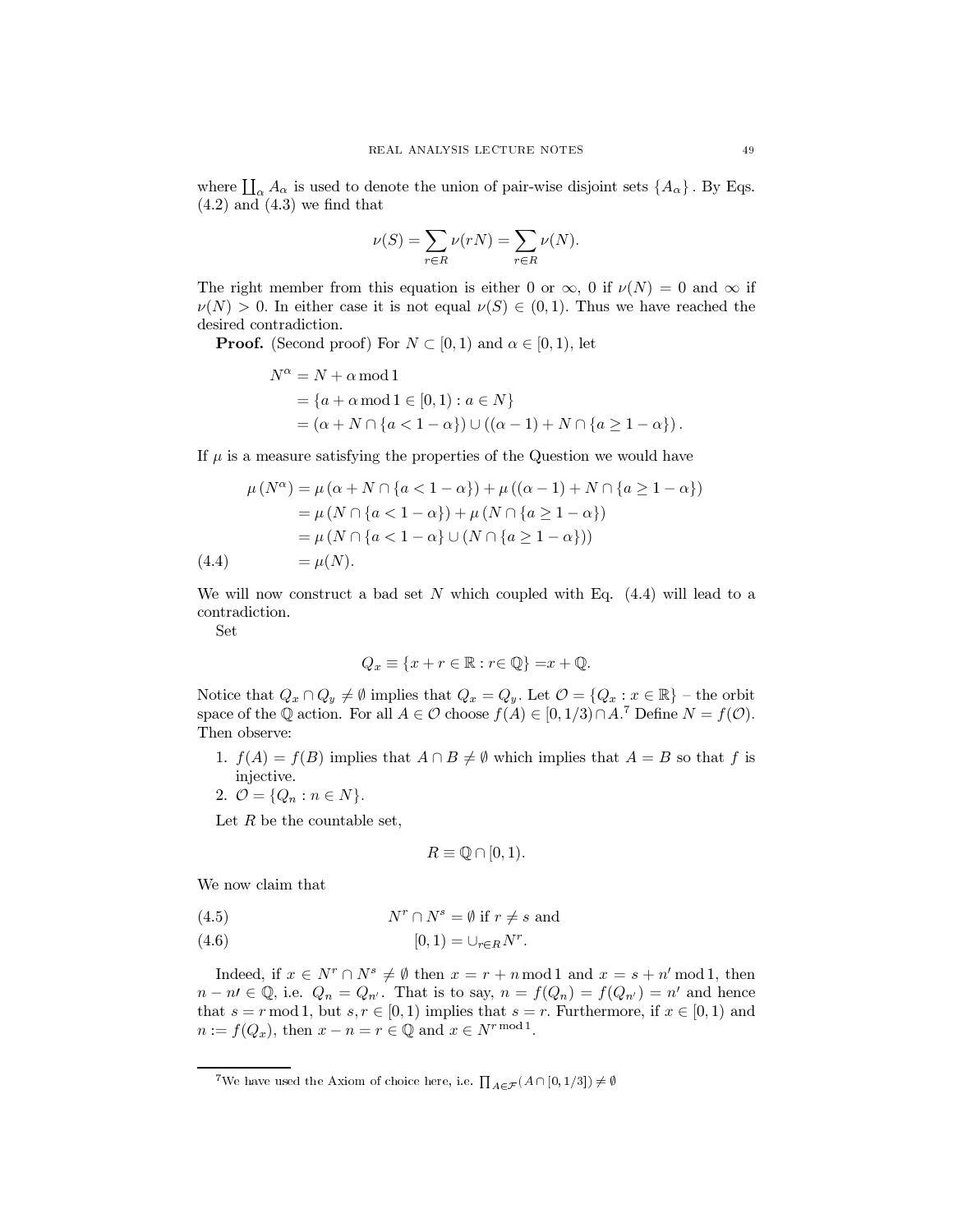Now that we have constructed  $N$ , we are ready for the contradiction. By Equations  $(4.4-4.6)$  we find

$$
1 = \mu([0, 1)) = \sum_{r \in R} \mu(N^r) = \sum_{r \in R} \mu(N)
$$
  
= 
$$
\begin{cases} \infty & \text{if } \mu(N) > 0 \\ 0 & \text{if } \mu(N) = 0 \end{cases}
$$

which is certainly inconsistent. Incidentally we have just produced an example of so called "non – measurable" set.  $\blacksquare$ 

Because of this example and our desire to have a measure  $\mu$  on  $\mathbb R$  satisfying the properties in Question 1, we need to modify our definition of a measure. We will give up on trying to measure all subsets  $A \subset \mathbb{R}$ , i.e. we will only try to define  $\mu$ on a smaller collection of "measurable" sets. Such collections will be called  $\sigma$  algebras which we now introduce.

# 4.3. Algebras and  $\sigma$  – algebras.

**Definition 4.5.** A collection of subsets  $A$  of X is an **Algebra** if

- 1.  $\emptyset, X \in \mathcal{A}$
- 2.  $A \in \mathcal{A}$  implies that  $A^c \in \mathcal{A}$
- 3. A is closed under finite unions, i.e. if  $A_1, \ldots, A_n \in \mathcal{A}$  then  $A_1 \cap \cdots \cap A_n \in \mathcal{A}$ .
- 4.  $\mathcal A$  is closed under finite intersections.

**Definition 4.6.** A collection of subsets M of X is a  $\sigma$  – algebra ( $\sigma$  – field) if M is an algebra which also closed under countable unions, i.e. if  $\{A_i\}_{i=1}^{\infty} \subset \mathcal{M}$ , then  $\cup_{i=1}^{\infty} A_i \in \mathcal{M}.$ 

Notice that since  $\mathcal M$  is also closed under taking complements,  $\mathcal M$  is also closed under taking countable intersections.

The reader should compare these definitions with that of a topology, see Definition 3.16. Recall that the elements of a topology are called open sets. Analogously, we will often refer to elements of and algebra  $\mathcal A$  or a  $\sigma$  -algebra  $\mathcal M$  as **measurable** sets.

**Example 4.7.** Here are a number of examples.

- 1.  $\tau = \mathcal{M} = \mathcal{P}(X)$  in which case all subsets of X are open, closed, and measurable.
- 2. Let  $X = \{1, 2, 3\}$ , then  $\tau = \{\emptyset, X, \{2, 3\}\}\$ is a topology on X which is not an algebra.
- 3.  $\tau = A = \{ \{1\}, \{2, 3\}, \emptyset, X \}$  is a topology, an algebra, and a  $\sigma$  algebra on X. The sets X,  $\{1\}$ ,  $\{2,3\}$ ,  $\phi$  are open and closed. The sets  $\{1,2\}$  and  $\{1,3\}$ are neither open nor **closed** and are not measurable.

**Proposition 4.8.** Let  $\mathcal E$  be any collection of subsets of X. Then there exists a unique smallest topology  $\tau(\mathcal{E})$ , algebra  $\mathcal{A}(\mathcal{E})$  and  $\sigma$ -algebra  $\sigma(\mathcal{E})$  which contains  $\mathcal{E}$ .

**Proof.** Note  $\mathcal{P}(X)$  is a topology and an algebra and a  $\sigma$ -algebra and  $\mathcal{E} \subseteq \mathcal{P}(X)$ , so that  $\mathcal E$  is always a subset of a topology, algebra, and  $\sigma$  – algebra. One may now easily check that

$$
\tau(\mathcal{E}) \equiv \bigcap \{ \tau : \tau \text{ is a topology and } \mathcal{E} \subset \tau \}
$$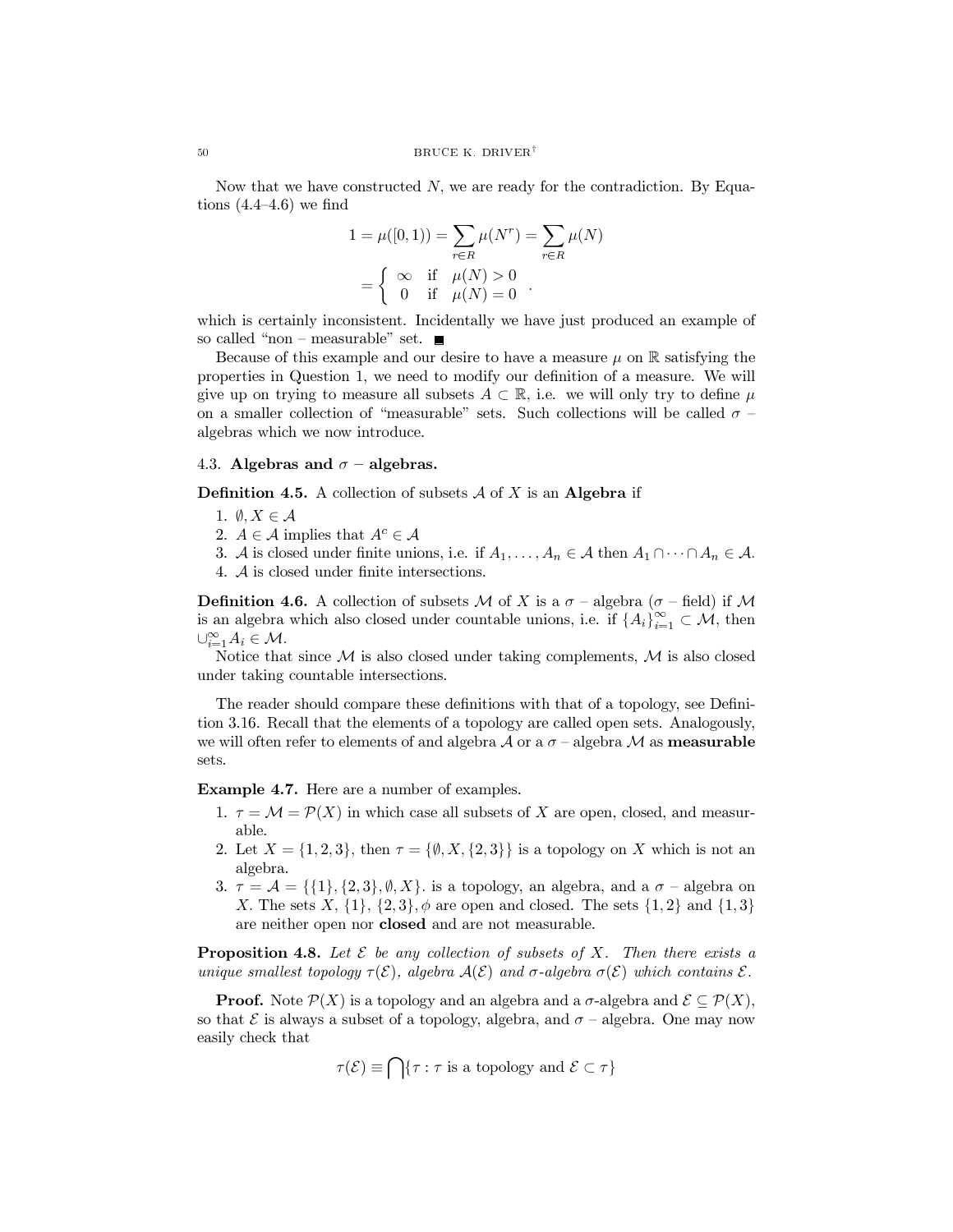is a topology which is clearly the smallest topology containing  $\mathcal{E}$ . The analogous construction works for the other cases as well.  $\blacksquare$ 

We may give explicit descriptions of  $\tau(\mathcal{E})$  and  $\mathcal{A}(\mathcal{E})$ .

**Proposition 4.9.** Let X be a set and  $\mathcal{E} \subset \mathcal{P}(X)$ . For simplicity of notation, assume that  $X, \emptyset \in \mathcal{E}$  (otherwise adjoin them to  $\mathcal{E}$  if necessary) and let  $\mathcal{E}^c \equiv \{A^c :$  $A \in \mathcal{E}$  and  $\mathcal{E}_c = \mathcal{E} \cup \{X, \emptyset\} \cup \mathcal{E}^c$  Then  $\tau(\mathcal{E}) = \tau$  and  $\mathcal{A}(\mathcal{E}) = \mathcal{A}$  where

(4.7) 
$$
\tau := \{arbitrary \text{ unions of finite intersections of elements from } \mathcal{E}\}
$$

and

 $(4.8)$  $\mathcal{A} := \{ \text{finite unions of finite intersections of elements from } \mathcal{E}_c \}.$ 

**Proof.** From the definition of a topology and an algebra, it is clear that  $\mathcal{E} \subset$  $\tau \subset \tau(\mathcal{E})$  and  $\mathcal{E} \subset \mathcal{A} \subset \mathcal{A}(\mathcal{E})$ . Hence to finish that proof it suffices to show  $\tau$  is a topology and  $A$  is an algebra. The proof of these assertions are routine except for possibly showing that  $\tau$  is closed under taking finite intersections and  $A$  is closed under complementation.

To check A is closed under complementation, let  $Z \in \mathcal{A}$  be expressed as

$$
Z = \bigcup_{i=1}^{N} \bigcap_{j=1}^{K} A_{ij}
$$

where  $A_{ij} \in \mathcal{E}_c$ . Therefore, writing  $B_{ij} = A_{ij}^c \in \mathcal{E}_c$ , we find that

$$
Z^{c}=\bigcap_{i=1}^N\bigcup_{j=1}^K B_{ij}=\bigcup_{j_1,\ldots,j_N=1}^K (B_{1j_1}\cap B_{2j_2}\cap\cdots\cap B_{Nj_N})\in \mathcal{A}(\mathcal{E})
$$

wherein we have used the fact that  $B_{1j_1} \cap B_{2j_2} \cap \cdots \cap B_{Nj_N}$  is a finite intersection of sets from  $\mathcal{E}_c$ .

To show  $\tau$  is closed under finite intersections it suffices to show for  $V, W \in \tau$ that  $V \cap W \in \tau$ . Write

$$
V = \bigcup_{\alpha \in A} V_{\alpha} \text{ and } W = \bigcup_{\beta \in B} W_{\beta}
$$

where  $V_{\alpha}$  and  $W_{\beta}$  are sets which are finite intersection of elements from  $\mathcal{E}$ . Then

$$
V\cap W=(\cup_{\alpha\in A}V_{\alpha})\cap(\cup_{\beta\in B}W_{\beta})=\bigcup_{(\alpha,\beta)\in A\times B}V_{\alpha}\cap W_{\beta}\in\tau
$$

since for each  $(\alpha, \beta) \in A \times B$ ,  $V_{\alpha} \cap W_{\beta}$  is still a finite intersection of elements from  $\mathcal{E}$ .

*Remark* 4.10. One might think that in general  $\sigma(\mathcal{E})$  may be described as the countable unions of countable intersections of sets in  $\mathcal{E}^c$  However this is **false**, since if

$$
Z = \bigcup_{i=1}^{\infty} \bigcap_{j=1}^{\infty} A_{ij}
$$

with  $A_{ij} \in \mathcal{E}_c$ , then

$$
Z^{c} = \bigcup_{j_1=1, j_2=1, \dots, j_N=1, \dots}^{\infty} \left( \bigcap_{\ell=1}^{\infty} A_{\ell, j_{\ell}}^{c} \right)
$$

which is now an **uncountable** union. Thus the above description is not correct. In general it is fairly complicated to explicitly describe  $\sigma(\mathcal{E})$ , see Proposition 1.23 on page 39 of Folland for details.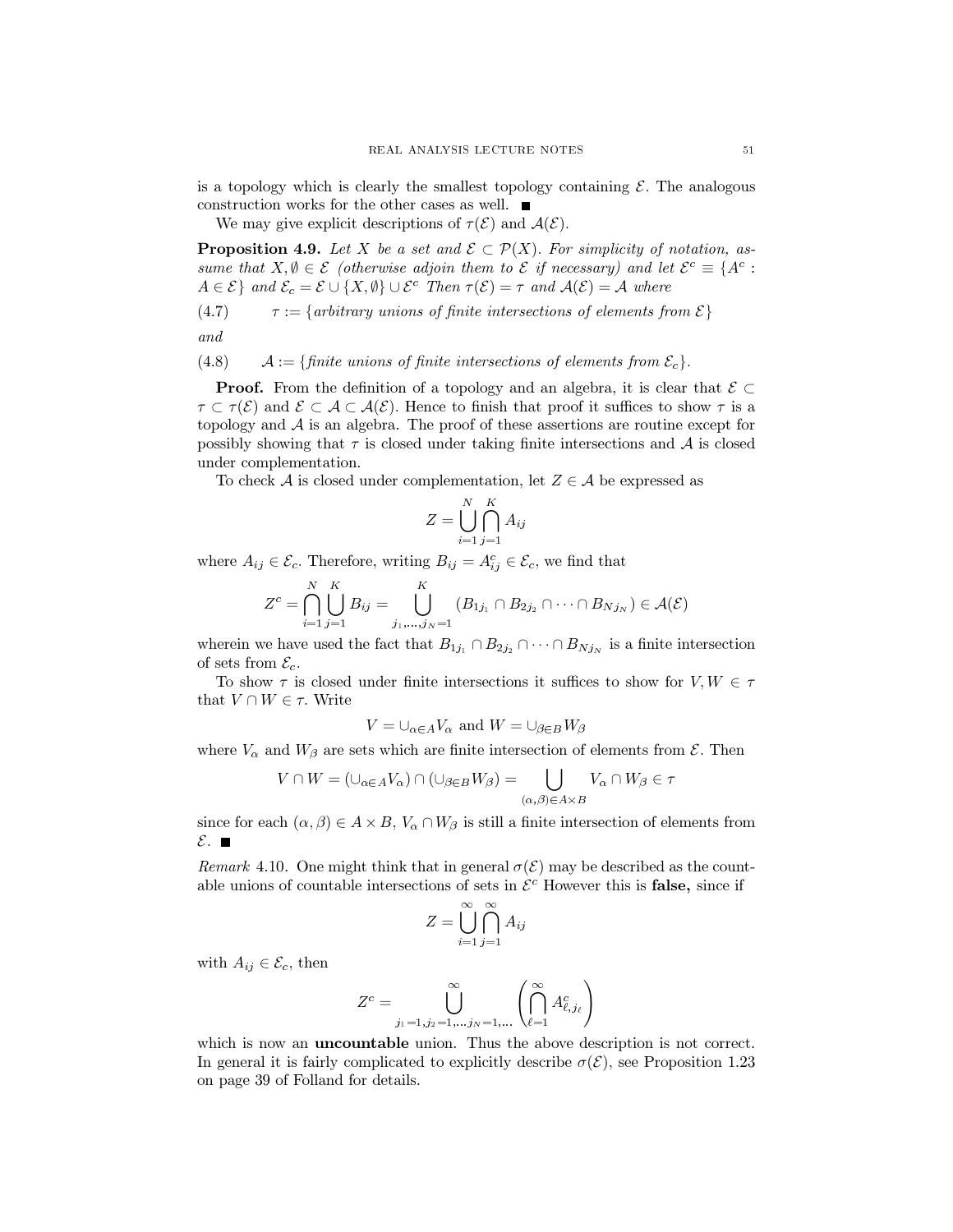**Exercise 4.1.** Let  $\tau$  be a topology on a set X and  $\mathcal{A} = \mathcal{A}(\tau)$  be the algebra generated by  $\tau$ . Show  $\mathcal A$  is the collection of subsets of X which may be written as finite union of sets of the form  $F \cap V$  where F is closed and V is open.

The following notion will be useful in the sequel.

**Definition 4.11.** A set  $\mathcal{E} \subset \mathcal{P}(X)$  is said to be an elementary family or elementary class provided that

- $\bullet \emptyset \in \mathcal{E}$
- $\mathcal E$  is closed under finite intersections
- if  $E \in \mathcal{E}$ , then  $E^c$  is a finite disjoint union of sets from  $\mathcal{E}$ . (In particular  $X = \emptyset^c$ is a disjoint union of elements from  $\mathcal{E}$ .)

**Proposition 4.12.** Suppose  $\mathcal{E} \subset \mathcal{P}(X)$  is an elementary family, then  $\mathcal{A} = \mathcal{A}(\mathcal{E})$ consists of sets which may be written as finite disjoint unions of sets from  $\mathcal{E}$ .

**Proof.** This could be porved making use of Proposition 4.12. However it is easier to give a direct proof.

Let  $A$  denote the collection of sets which may be written as finite disjoint unions of sets from  $\mathcal{E}$ . Clearly  $\mathcal{E} \subset \mathcal{A} \subset \mathcal{A}(\mathcal{E})$  so it suffices to show that  $\mathcal{A}$  is an algebra since  $\mathcal{A}(\mathcal{E})$  is the smallest algebra containing  $\mathcal{E}$ .

 $\coprod_{F \in \Lambda_i} F \in \mathcal{A}$  where, for  $i = 1, 2, ..., n$ ,  $\Lambda_i$  is a finite collection of disjoint sets By the properties of  $\mathcal{E}$ , we know that  $\emptyset, X \in \mathcal{A}$ . Now suppose that  $A_i =$  $\lim_{\epsilon \to 0} \mathcal{E}$ . Then

$$
\bigcap_{i=1}^n A_i = \bigcap_{i=1}^n \left(\coprod_{F \in \Lambda_i} F\right) = \bigcup_{(F_1, \ldots, F_n) \in \Lambda_1 \times \cdots \times \Lambda_n} (F_1 \cap F_2 \cap \cdots \cap F_n)
$$

and this is a disjoint (you check) union of elements from  $\mathcal E$ . Therefore  $\mathcal A$  is closed under finite intersections. Similarly, if  $A = \coprod_{F \in \Lambda} F$  with  $\Lambda$  being a finite collection of disjoint sets from  $\mathcal{E}$ , then  $A^c = \bigcap_{F \in \Lambda} \overline{F^c}$ . Since by assumption  $F^c \in \mathcal{A}$  for  $F \in \Lambda \subset \mathcal{E}$  and A is closed under finite intersections, it follows that  $A^c \in \mathcal{A}$ .

**Exercise 4.2.** Let  $\mathcal A \subset \mathcal P(X)$  and  $\mathcal B \subset \mathcal P(Y)$  be elementary families. Show the collection

$$
\mathcal{E} = \mathcal{A} \times \mathcal{B} = \{ A \times B : A \in \mathcal{A} \text{ and } B \in \mathcal{B} \}
$$

is also an elementary family.

**Proposition 4.13.** If  $\mathcal{E} \subseteq \mathcal{P}(X)$  is countable then  $\tau(\mathcal{E}) \subseteq \sigma(\mathcal{E})$ . In particular  $\sigma(\tau(\mathcal{E}))=\sigma(\mathcal{E}).$ 

**Proof.** Let  $\mathcal{E}_f$  denote the collection of subsets of X which are finite intersection of elements from  $\mathcal E$  along with X and  $\emptyset$ . Notice that  $\mathcal E_f$  is still countable (you prove). A set Z is in  $\tau(\mathcal{E})$  iff Z is an arbitrary union of sets from  $\mathcal{E}_f$ . Therefore  $Z = \bigcup_{A \in \mathcal{F}}$  $A$ for some subset  $\mathcal{F} \subseteq \mathcal{E}_f$  which is necessarily countable. Since  $\mathcal{E}_f \subseteq \sigma(\mathcal{E})$  and  $\sigma(\mathcal{E})$  is closed under countable unions it follows that  $Z \in \sigma(\mathcal{E})$  and hence that  $\tau(\mathcal{E}) \subseteq \sigma(\mathcal{E})$ . For the last assertion, since  $\mathcal{E} \subset \tau(\mathcal{E}) \subseteq \sigma(\mathcal{E})$  it follows that  $\sigma(\mathcal{E}) \subset \sigma(\tau(\mathcal{E})) \subset \sigma(\mathcal{E})$ .

The analogous notion of elementary class  $\mathcal E$  for topologies is a basis  $\mathcal B$  defined below.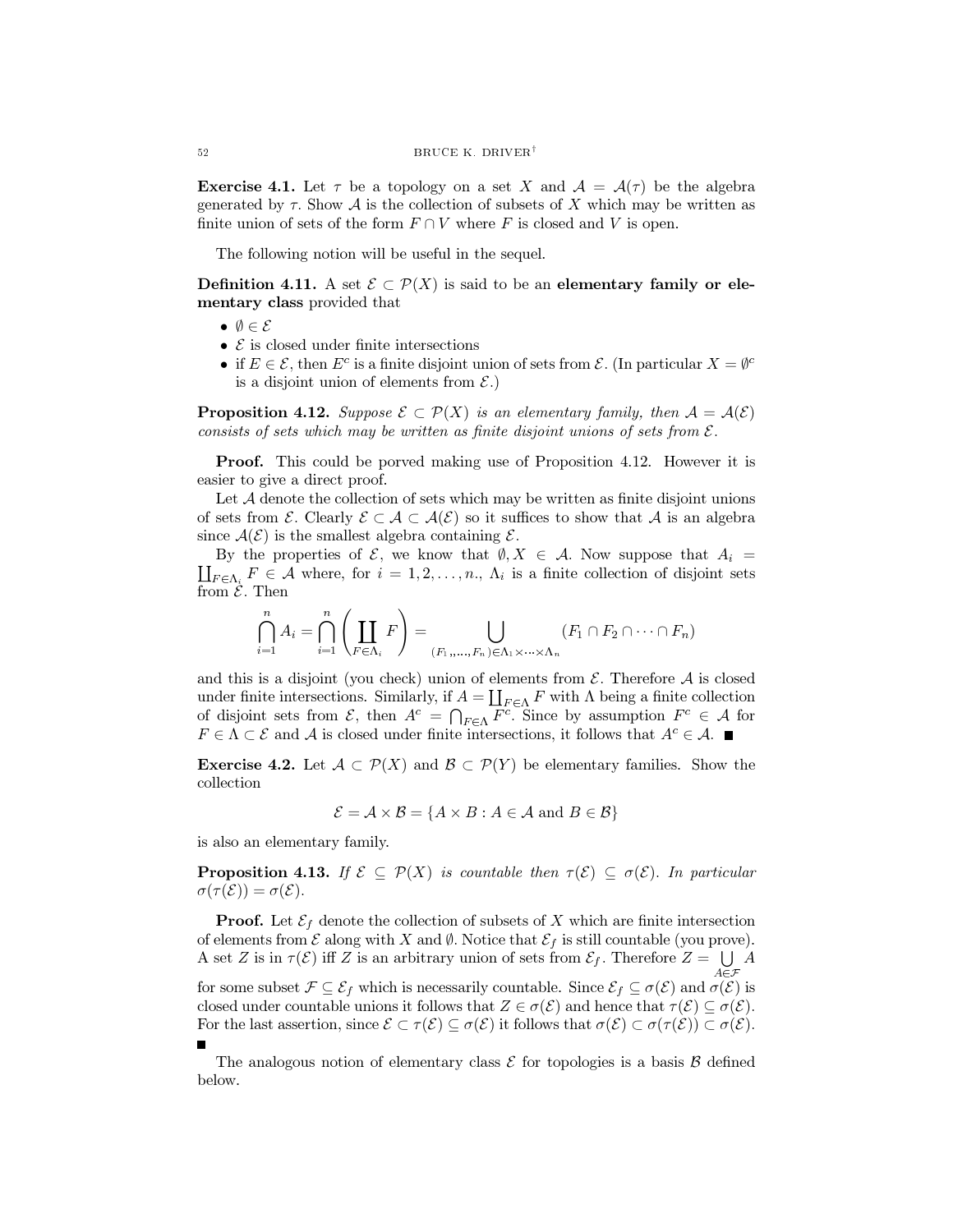

FIGURE 10. Fitting balls in the intersection.

**Definition 4.14.** Let  $(X, \tau)$  be a topological space. We say that  $S \subset \tau$  is a sub**basis** for the topology  $\tau$  iff  $\tau = \tau(S)$  and  $X = \cup S := \cup_{V \in S} V$ . We say  $\mathcal{B} \subset \tau$  is a **basis** for the topology  $\tau$  iff  $\beta$  is a sub-basis with the property that every element  $V \in \tau$  may be written as

$$
V=\cup\{B\in\mathcal{B}: B\subset V\}.
$$

**Exercise 4.3.** Suppose that S is a sub-basis for a topology  $\tau$  on a set X. Show  $\mathcal{B} := \mathcal{S}_f$  consisting of finite intersections of elements from S is a basis for  $\tau$ . (So S is a basis for a topology iff  $\cup S = X$  and finite intersections of sets from S may be written as a union of sets from  $\mathcal S$ . Compare with the definition of an elementary class.) Moreover, S is itself is a basis for  $\tau$  iff

$$
V_1 \cap V_2 = \cup \{ S \in \mathcal{S} : S \subset V_1 \cap V_2 \}.
$$

for every pair of sets  $V_1, V_2 \in \mathcal{S}$ .

Remark 4.15. Let  $(X, d)$  be a metric space, then  $\mathcal{E} = \{B_x(\delta) : x \in X \text{ and } \delta > 0\}$ is a basis for  $\tau_d$  – the topology associated to the metric d. This is the content of Exercise 3.3.

Let us check directly that  $\mathcal E$  is a basis for a topology. Suppose that  $x, y \in X$  and  $\epsilon, \delta > 0$ . If  $z \in B(x, \delta) \cap B(y, \epsilon)$ , then

(4.9) 
$$
B(z, \alpha) \subset B(x, \delta) \cap B(y, \epsilon)
$$

where  $\alpha = \min\{\delta - d(x, z), \epsilon - d(y, z)\}\$ , see Figure 10. This is a formal consequence of the triangle inequality. For example let us show that  $B(z, \alpha) \subset B(x, \delta)$ . By the definition of  $\alpha$ , we have that  $\alpha \leq \delta - d(x, z)$  or that  $d(x, z) \leq \delta - \alpha$ . Hence if  $w \in B(z, \alpha)$ , then

$$
d(x, w) \le d(x, z) + d(z, w) \le \delta - \alpha + d(z, w) < \delta - \alpha + \alpha = \delta
$$

which shows that  $w \in B(x, \delta)$ . Similarly we show that  $w \in B(y, \epsilon)$  as well. Owing to Exercise 4.3, this shows  $\mathcal E$  is a basis for a topology. We do not need to use Exercise 4.3 here since in fact Equation  $(4.9)$  may be generalized to finite intersection of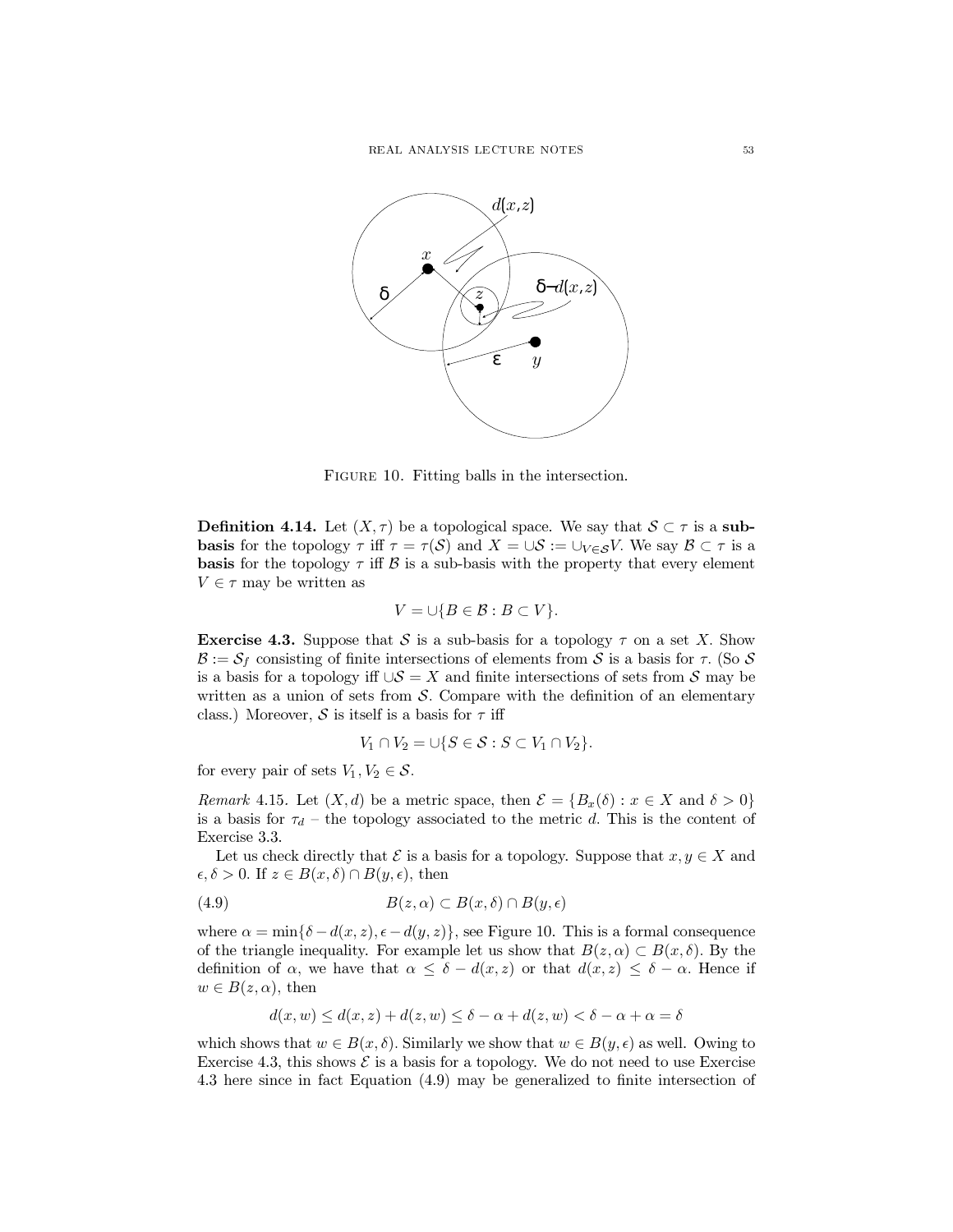

FIGURE 11. A collection of subsets.

balls. Namely if  $x_i \in X$ ,  $\delta_i > 0$  and  $z \in \bigcap_{i=1}^n B(x_i, \delta_i)$ , then  $(4.10)$  $B(z, \alpha) \subset \bigcap_{i=1}^n B(x_i, \delta_i)$ 

where now  $\alpha := \min \{\delta_i - d(x_i, z) : i = 1, 2, \dots, n\}$ . By Eq. (4.10) it follows that any finite intersection of open balls may be written as a union of open balls.

**Example 4.16.** Suppose that  $\mathcal{E} = \{\emptyset, X, \{1,2\}, \{1,3\}\}\,$ 

Then

$$
\tau(\mathcal{E}) = \{\emptyset, X, \{1\}, \{1, 2\}, \{1, 3\}\}\
$$

$$
\mathcal{A}(\mathcal{E}) = \sigma(\mathcal{E}) = \mathcal{P}(X).
$$

**Definition 4.17.** Let X be a set. We say that a family of sets  $\mathcal{F} \subset \mathcal{P}(X)$  is a **partition** of X if X is the disjoint union of the sets in  $\mathcal{F}$ .

**Example 4.18.** Let X be a set and  $\mathcal{E} = \{A_1, \ldots, A_n\}$  where  $A_1, \ldots, A_n$  is a partition of  $X$ . In this case

$$
\mathcal{A}(\mathcal{E}) = \sigma(\mathcal{E}) = \tau(\mathcal{E}) = \{ \cup_{i \in \Lambda} A_i : \Lambda \subset \{1, 2, \ldots, n\} \}
$$

where  $\bigcup_{i \in \Lambda} A_i := \emptyset$  when  $\Lambda = \emptyset$ . Notice that

$$
\#\mathcal{A}(\mathcal{E}) = \#(\mathcal{P}(\{1,2,\ldots,n\})) = 2^n.
$$

**Proposition 4.19.** Suppose that  $M \subset \mathcal{P}(X)$  is a  $\sigma$  - algebra and M is at most a countable set. Then there exists a unique **finite** partition  $\mathcal{F}$  of X such that  $\mathcal{F} \subset \mathcal{M}$ and every element  $A \in \mathcal{M}$  is of the form

 $(4.11)$  $A=\bigcup_{\alpha\in\mathcal{F}\ni\alpha\subset A}\alpha.$ 

In particular  $M$  is actually a finite set.

**Proof.** For each  $x \in X$  let

$$
A_x = (\cap_{x \in A \in \mathcal{A}} A) \in \mathcal{A}.
$$

That is,  $A_x$  is the smallest set in A which contains x. Suppose that  $C = A_x \cap A_y$  is non-empty. If  $x \notin C$  then  $x \in A_x \setminus C \in A$  and hence  $A_x \subset A_x \setminus C$  which shows that  $A_x \cap C = \emptyset$  which is a contradiction. Hence  $x \in C$  and similarly  $y \in C$ , therefore  $A_x \subset C = A_x \cap A_y$  and  $A_y \subset C = A_x \cap A_y$  which shows that  $A_x = A_y$ . Therefore,  $\mathcal{F} = \{A_x : x \in X\}$  is a partition of X (which is necessarily countable) and Eq. (4.11) holds for all  $A \in \mathcal{M}$ . Let  $\mathcal{F} = \{P_n\}_{n=1}^N$  where for the moment we allow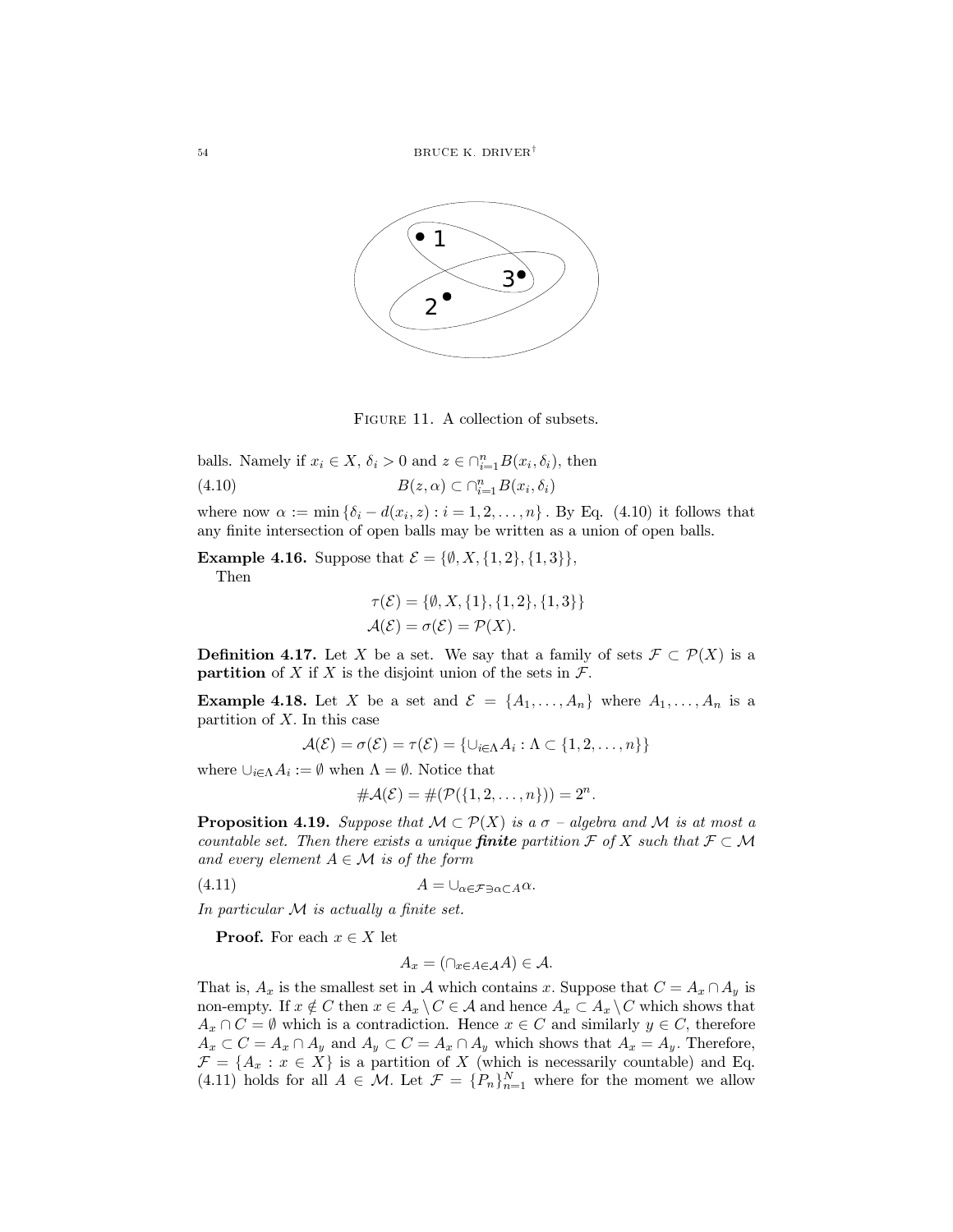$N = \infty$ . If  $N = \infty$ , then M is one to one correspondence with  ${0,1}^{\mathbb{N}}$ . Indeed to each  $a \in \{0,1\}^{\mathbb{N}}$ , let  $A_a \in \mathcal{M}$  be defined by

$$
A_a = \cup \{P_n : a_n = 1\}.
$$

This shows that M is uncountable since  ${0,1}^{\mathbb{N}}$  is uncountable, think of the base two expansion of numbers in [0,1] for example. Thus any countable  $\sigma$  – algebra is necessarily finite. This finishes the proof modulo the uniqueness assertion which is left as an exercise to the reader.  $\blacksquare$ 

As already mentioned the structure of general  $\sigma$  – algebras is not so simple.

**Example 4.20.** Let  $X = \mathbb{R}$  and

$$
\mathcal{E} = \{(a, \infty) : a \in \mathbb{R}\} \cup \{\mathbb{R}, \emptyset\} = \{(a, \infty) \cap \mathbb{R} : a \in \mathbb{R}\} \subseteq \mathcal{P}(\mathbb{R}).
$$

Notice that  $\mathcal{E}_f = \mathcal{E}$  and that  $\mathcal{E}$  is closed under unions, which shows that  $\tau(\mathcal{E}) = \mathcal{E}$ , i.e.  $\mathcal E$  is already a topology. Since  $(a,\infty)^c = (-\infty,a]$  we find that  $\mathcal{E}_c = \{(a, \infty), (-\infty, a], -\infty \le a < \infty\} \cup \{\mathbb{R}, \emptyset\}.$  Noting that

$$
(a,\infty)\cap(-\infty,b]=(a,b]
$$

it is easy to verify that the algebra  $\mathcal{A}(\mathcal{E})$  generated by  $\mathcal E$  may be described as being those sets which are finite disjoint unions of sets from the following list

$$
\tilde{\mathcal{E}} := \left\{ (a, b] \cap \mathbb{R} : a, b \in \bar{\mathbb{R}} \right\}.
$$

(This follows from Proposition 4.12 and the fact that  $\tilde{\mathcal{E}}$  is an elementary family of subsets of R.) The  $\sigma$  – algebra,  $\sigma(\mathcal{E})$ , generated by  $\mathcal E$  is very complicated. Here are some sets in  $\sigma(\mathcal{E})$  – most of which are not in  $\mathcal{A}(\mathcal{E})$ .

- (a)  $(a, b) = \bigcup_{n=1}^{\infty} (a, b \frac{1}{n}] \in \sigma(\mathcal{E}).$ <br>
(b) All of the standard open subsets of  $\mathbb{R}$  are in  $\sigma(\mathcal{E}).$
- 
- (c)  ${x} = \bigcap (x \frac{1}{n}, x] \in \sigma(\mathcal{E})$
- (d)  $[a, b] = \{a\} \cup (a, b] \in \sigma(\mathcal{E})$
- (e) Any countable subset of  $\mathbb R$  is in  $\sigma(\mathcal{E})$ .

*Remark* 4.21. In the above example, one may replace  $\mathcal{E}$  by  $\mathcal{E} = \{(a, \infty) : a \in$  $\mathbb{Q}$   $\cup$  { $\mathbb{R}, \emptyset$ }, in which case  $\mathcal{A}(\mathcal{E})$  may be described as being those sets which are finite disjoint unions of sets from the following list

$$
\{(a,\infty),(-\infty,a],(a,b]:a,b\in\mathbb{Q}\}\cup\{\emptyset,\mathbb{R}\}.
$$

This shows that  $A(\mathcal{E})$  is a countable set – a fact we will use later on.

**Notation 4.22.** For a general topological space  $(X, \tau)$ , the **Borel**  $\sigma$  – **algebra** is the  $\sigma$  – algebra,  $\mathcal{B}_X = \sigma(\tau)$ . We will use  $\mathcal{B}_{\mathbb{R}}$  to denote the Borel  $\sigma$  - algebra on  $\mathbb{R}$ .

**Exercise 4.4.** Verify the following identities

$$
\mathcal{B}_{\mathbb{R}}=\sigma(\{(a,\infty):a\in\mathbb{R}\}=\sigma(\{(a,\infty):a\in\mathbb{Q}\}=\sigma(\{[a,\infty):a\in\mathbb{Q}\}).
$$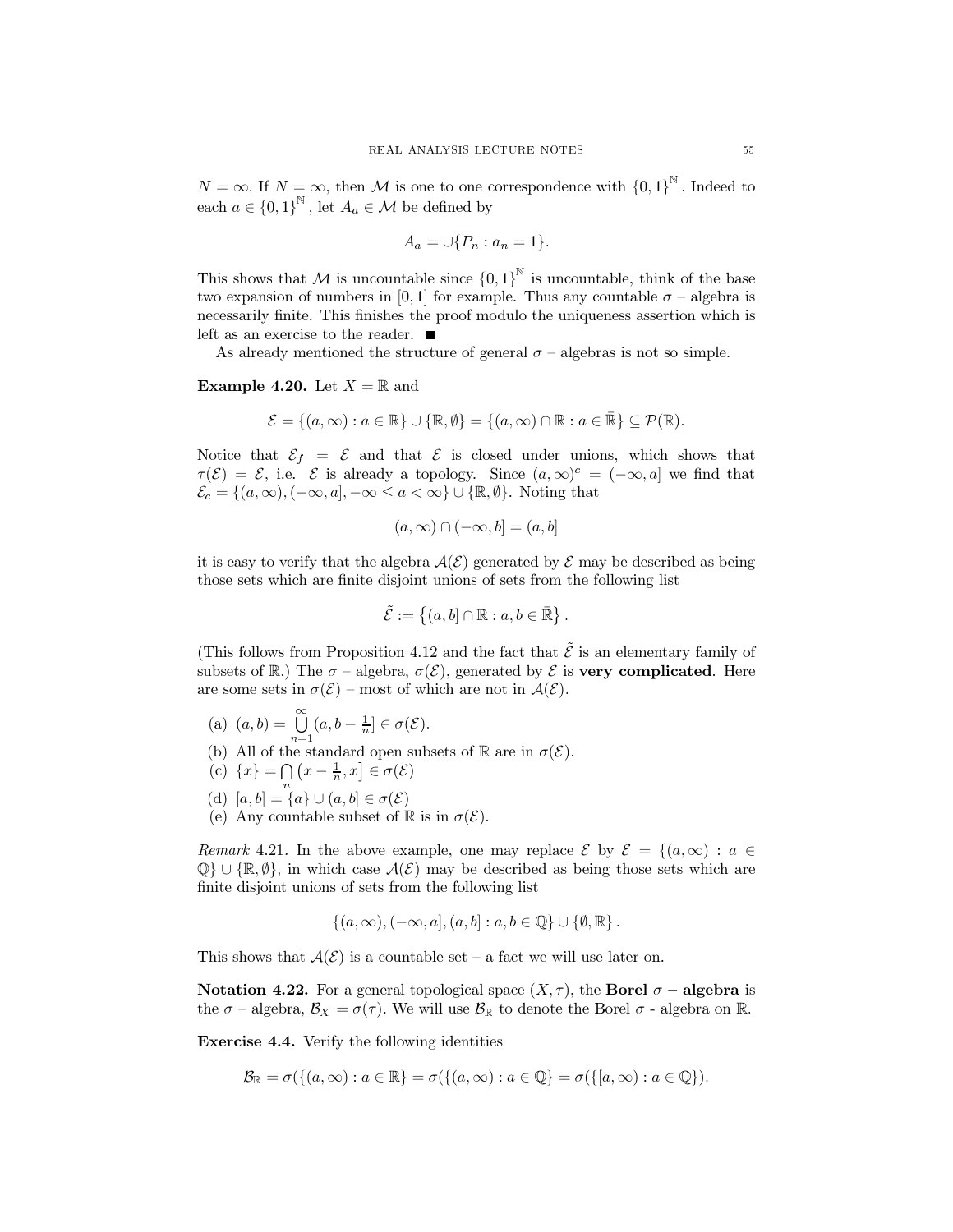4.4. Continuous and Measurable Functions. Our notion of a "measurable" function will be analogous to that for a continuous function. For motivational purposes, suppose  $(X, \mathcal{M}, \mu)$  is a measure space and  $f: X \to \mathbb{R}_+$ . Roughly speaking, in the next section we are going to define  $\int f d\mu$  by

$$
\int_{X} f d\mu = \lim_{\text{mesh}\to 0} \sum_{0 < a_1 < a_2 < a_3 < \dots}^{\infty} a_i \mu(f^{-1}(a_i, a_{i+1})).
$$

For this to make sense we will need to require  $f^{-1}((a, b]) \in \mathcal{M}$  for all  $a < b$ . Because of Lemma 4.28 below, this last condition is equivalent to the condition

$$
f^{-1}(\mathcal{B}_{\mathbb{R}})\subseteq \mathcal{M},
$$

where we are using the following notation.

**Notation 4.23.** If  $f: X \to Y$  is a function and  $\mathcal{E} \subset \mathcal{P}(Y)$  let

$$
f^{-1}\mathcal{E} \equiv f^{-1}(\mathcal{E}) \equiv \{f^{-1}(E)|E \in \mathcal{E}\}.
$$

If  $\mathcal{G} \subset \mathcal{P}(X)$ , let

$$
f_*\mathcal{G} \equiv \{ A \in \mathcal{P}(Y) | f^{-1}(A) \in \mathcal{G} \}.
$$

**Exercise 4.5.** Show  $f^{-1}\mathcal{E}$  and  $f_*\mathcal{G}$  are  $\sigma$  – algebras (topologies) provided  $\mathcal{E}$  and  $\mathcal G$  are  $\sigma$  – algebras (topologies).

**Definition 4.24.** Let  $(X, \mathcal{M})$  and  $(Y, \mathcal{F})$  be measurable (topological) spaces. A function  $f: X \to Y$  is **measurable (continuous)** if  $f^{-1}(\mathcal{F}) \subseteq \mathcal{M}$ . We will also say that f is  $\mathcal{M}/\mathcal{F}$  – measurable (continuous) or  $(\mathcal{M}, \mathcal{F})$  – measurable (continuous).

**Example 4.25** (Characteristic Functions). Let  $(X, \mathcal{M})$  be a measurable space and  $A \subset X$ . We definine the characteristic function  $1_A : X \to \mathbb{R}$  by

$$
1_A(x) = \begin{cases} 1 & \text{if } x \in A \\ 0 & \text{if } x \notin A \end{cases}
$$

If  $A \in \mathcal{M}$ , then  $1_A$  is  $(\mathcal{M}, \mathcal{P}(\mathbb{R}))$  – measurable because  $1_A^{-1}(W)$  is either  $\emptyset$ , X, A or  $A^c$  for any  $U \subset \mathbb{R}$ . Conversely, if F is any  $\sigma$  – algebra on  $\mathbb{R}$  containing a set  $W \subset \mathbb{R}$ such that  $1 \in W$  and  $0 \in W^c$ , then  $A \in \mathcal{M}$  if  $1_A$  is  $(\mathcal{M}, \mathcal{F})$  – measurable. This is because  $A = 1_A^{-1}(W) \in \mathcal{M}$ .

*Remark* 4.26. Let  $f: X \to Y$  be a function. Given a  $\sigma$  - algebra (topology)  $\mathcal{F} \subset \mathcal{P}(Y)$ , the  $\sigma$  - algebra (topology)  $\mathcal{M} := f^{-1}(\mathcal{F})$  is the smallest  $\sigma$  - algebra (topology) on X such that f is  $(\mathcal{M}, \mathcal{F})$  - measurable (continuous). Similarly, if  $\mathcal M$ is a  $\sigma$  - algebra (topology) on X then  $\mathcal{F} = f_*\mathcal{M}$  is the largest  $\sigma$  - algebra (topology) on Y such that f is  $(\mathcal{M}, \mathcal{F})$  - measurable (continuous).

**Lemma 4.27.** Suppose that  $(X, \mathcal{M})$ ,  $(Y, \mathcal{F})$  and  $(Z, \mathcal{G})$  are measurable (topological) spaces. If  $f:(X,\mathcal{M})\to (Y,\mathcal{F})$  and  $g:(Y,\mathcal{F})\to (Z,\mathcal{G})$  are measurable (continuous) functions then  $g \circ f : (X, \mathcal{M}) \to (Z, \mathcal{G})$  is measurable (continuous) as well.

**Proof.** This is easy since by assumption  $g^{-1}(\mathcal{G}) \subset \mathcal{F}$  and  $f^{-1}(\mathcal{F}) \subset \mathcal{M}$  so that

$$
(g \circ f)^{-1}(\mathcal{G}) = f^{-1}(g^{-1}(\mathcal{G})) \subset f^{-1}(\mathcal{F}) \subset \mathcal{M}.
$$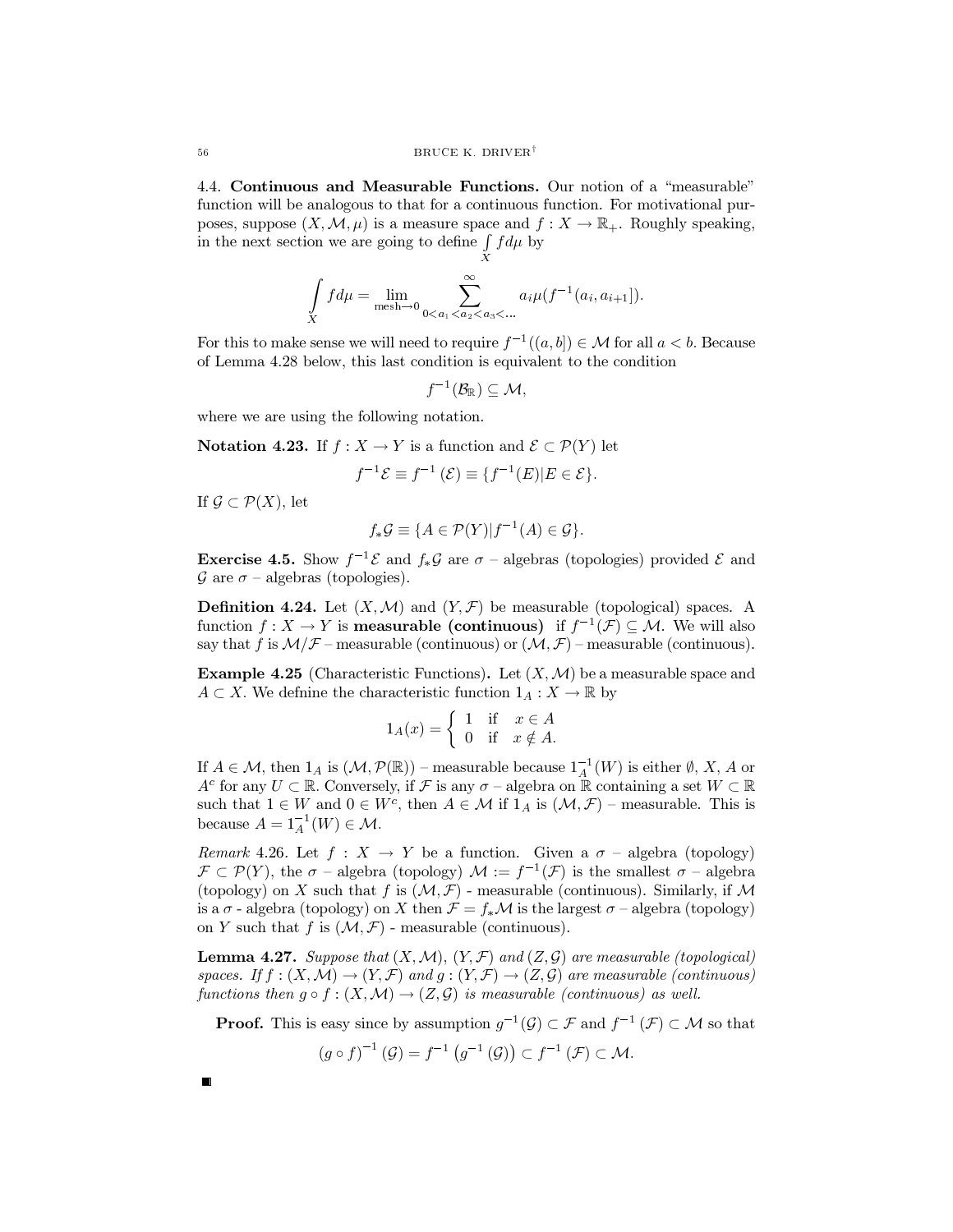**Lemma 4.28.** Suppose that  $f: X \to Y$  is a function and  $\mathcal{E} \subset \mathcal{P}(Y)$ , then

(4.12) 
$$
\sigma\left(f^{-1}(\mathcal{E})\right) = f^{-1}(\sigma(\mathcal{E})) \text{ and}
$$

(4.13) 
$$
\tau(f^{-1}(\mathcal{E})) = f^{-1}(\tau(\mathcal{E})).
$$

Moreover, if  $\mathcal{F} = \sigma(\mathcal{E})$  (or  $\mathcal{F} = \tau(\mathcal{E})$ ) and M is a  $\sigma$  - algebra (topology) on X, then f is  $(M,\mathcal{F})$  – measurable (continuous) iff  $f^{-1}(\mathcal{E}) \subset M$ .

**Proof.** We will prove Eq.  $(4.12)$ , the proof of Eq.  $(4.13)$  being analogous. If  $\mathcal{E} \subset \mathcal{F}$ , then  $f^{-1}(\mathcal{E}) \subset f^{-1}(\sigma(\mathcal{E}))$  and therefore, (because  $f^{-1}(\sigma(\mathcal{E}))$  is a  $\sigma$  algebra)

$$
\mathcal{G} := \sigma(f^{-1}(\mathcal{E})) \subset f^{-1}(\sigma(\mathcal{E}))
$$

which proves half of Eq.  $(4.12)$ . For the reverse inclusion notice that

$$
f_*\mathcal{G} = \left\{ B \subset Y : f^{-1}(B) \in \mathcal{G} \right\}.
$$

is a  $\sigma$  – algebra which contains  $\mathcal E$  and thus  $\sigma(\mathcal E) \subset f_*\mathcal G$ . Hence if  $B \in \sigma(\mathcal E)$  we know that  $f^{-1}(B) \in \mathcal{G}$ , i.e.

$$
f^{-1}(\sigma(\mathcal{E}))\subset \mathcal{G}.
$$

The last assertion of the Lemma is an easy consequence of Eqs.  $(4.12)$  and  $(4.13)$ .

Proof.

$$
f^{-1}(\mathcal{B}_Y) = f^{-1}(\sigma(\tau)) = \sigma(f^{-1}(\tau)) \subset \mathcal{M}.
$$

**Definition 4.29.** A function  $f: X \to Y$  between to topological spaces is **Borel** measurable if  $f^{-1}(\mathcal{B}_Y) \subseteq \mathcal{B}_X$ .

**Proposition 4.30.** Let X and Y be two topological spaces and  $f: X \rightarrow Y$  be a continuous function. Then f is Borel measurable.

**Proof.** Using Lemma 4.28 and  $\mathcal{B}_Y = \sigma(\tau_Y)$ ,

$$
f^{-1}(\mathcal{B}_Y) = f^{-1}(\sigma(\tau_Y)) = \sigma(f^{-1}(\tau_Y)) \subset \sigma(\tau_X) = \mathcal{B}_X.
$$

**Corollary 4.31.** Suppose that  $(X, \mathcal{M})$  is a measurable space. Then  $f : X \to \mathbb{R}$ is  $(M, \mathcal{B}_{\mathbb{R}})$  - measurable iff  $f^{-1}((a, \infty)) \in \mathcal{M}$  for all  $a \in \mathbb{R}$  iff  $f^{-1}((a, \infty)) \in \mathcal{M}$ for all  $a \in \mathbb{Q}$  iff  $f^{-1}((-\infty, a]) \in \mathcal{M}$  for all  $a \in \mathbb{R}$ , etc. Similarly, if  $(X, \mathcal{M})$  is a topological space, then  $f: X \to \mathbb{R}$  is  $(\mathcal{M}, \tau_{\mathbb{R}})$  - continuous iff  $f^{-1}((a, b)) \in \mathcal{M}$ for all  $-\infty < a < b < \infty$  iff  $f^{-1}((a,\infty)) \in \mathcal{M}$  and  $f^{-1}((-\infty,b)) \in \mathcal{M}$  for all  $a, b \in \mathbb{Q}$ . (We are using  $\tau_{\mathbb{R}}$  to denote the standard topology on  $\mathbb{R}$  induced by the metric  $d(x,y) = |x - y|$ .

**Proof.** This is an exercise (Exercise 4.7) in using Lemma 4.28.  $\blacksquare$ We will often deal with functions  $f: X \to \mathbb{R} = \mathbb{R} \cup {\pm \infty}$ . Let

$$
\mathcal{B}_{\mathbb{R}} := \sigma\left(\left\{ [a, \infty] : a \in \mathbb{R} \right\} \right)
$$

The following Corollary of Lemma 4.28 is a direct analogue of Corollary 4.31.

**Corollary 4.32.**  $f: X \to \mathbb{R}$  is  $(\mathcal{M}, \mathcal{B}_{\mathbb{R}})$  - measurable iff  $f^{-1}((a, \infty)) \in \mathcal{M}$  for all  $a \in \mathbb{R}$  iff  $f^{-1}((-\infty, a]) \in \mathcal{M}$  for all  $a \in \mathbb{R}$ , etc.

57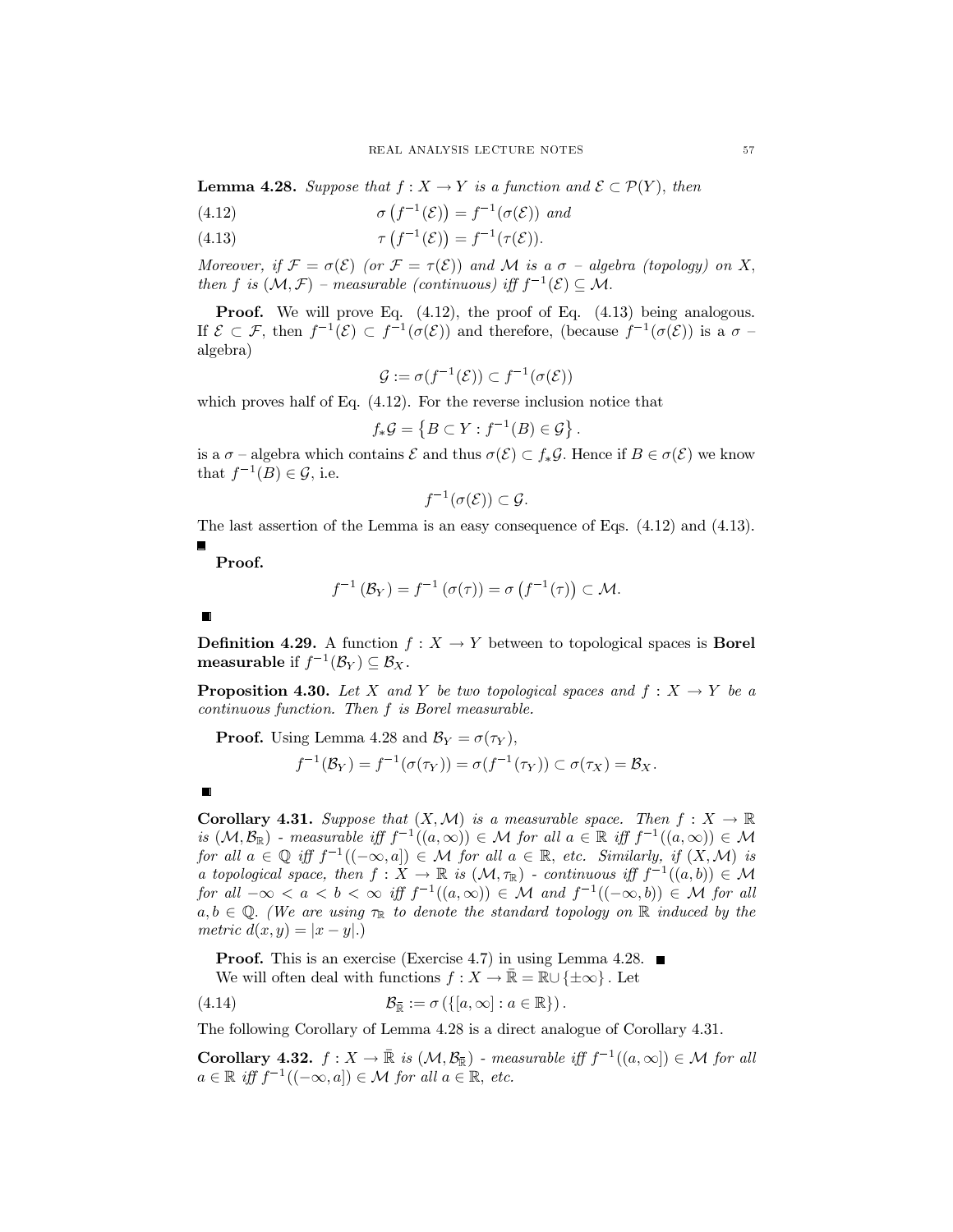**Proposition 4.33.** Let  $\mathcal{B}_{\mathbb{R}}$  and  $\mathcal{B}_{\mathbb{R}}$  be as above, then

$$
\mathcal{B}_{\mathbb{R}} = \{ A \subset \mathbb{R} : A \cap \mathbb{R} \in \mathcal{B}_{\mathbb{R}} \}
$$

In particular  $\{\infty\}, \{-\infty\} \in \mathcal{B}_{\mathbb{R}}$  and  $\mathcal{B}_{\mathbb{R}} \subset \mathcal{B}_{\mathbb{R}}$ .

**Proof.** Let us first observe that

$$
\begin{aligned}\n\{-\infty\} &= \cap_{n=1}^{\infty}[-\infty, -n) = \cap_{n=1}^{\infty}[-n, \infty]^{c} \in \mathcal{B}_{\mathbb{R}}, \\
\{\infty\} &= \cap_{n=1}^{\infty}[n, \infty] \in \mathcal{B}_{\mathbb{R}} \text{ and } \mathbb{R} = \mathbb{R} \setminus \{\pm \infty\} \in \mathcal{B}_{\mathbb{R}}\n\end{aligned}
$$

Letting  $i : \mathbb{R} \to \bar{\mathbb{R}}$  be the inclusion map,

$$
i^{-1}(\mathcal{B}_{\mathbb{R}}) = \sigma\left(i^{-1}\left(\left\{[a,\infty]:a\in\mathbb{R}\right\}\right)\right) = \sigma\left(\left\{i^{-1}\left([a,\infty]:a\in\mathbb{R}\right\}\right)\right) = \sigma\left(\left\{[a,\infty]\cap\mathbb{R}:a\in\mathbb{R}\right\}\right) = \sigma\left(\left\{[a,\infty]:a\in\mathbb{R}\right\}\right) = \mathcal{B}_{\mathbb{R}}.
$$

Thus we have shown

$$
\mathcal{B}_{\mathbb{R}} = i^{-1} \left( \mathcal{B}_{\mathbb{R}} \right) = \{ A \cap \mathbb{R} : A \in \mathcal{B}_{\mathbb{R}} \}
$$

This implies:

- 1.  $A \in \mathcal{B}_{\bar{\mathbb{R}}} \Longrightarrow A \cap \mathbb{R} \in \mathcal{B}_{\mathbb{R}}$  and
- 2. if  $A \subset \mathbb{R}$  is such that  $A \cap \mathbb{R} \in \mathcal{B}_{\mathbb{R}}$  there exists  $B \in \mathcal{B}_{\mathbb{R}}$  such that  $A \cap \mathbb{R} = B \cap \mathbb{R}$ . Because  $A\Delta B \subset \{\pm \infty\}$  and  $\{\infty\}, \{-\infty\} \in \mathcal{B}_{\bar{\mathbb{R}}}$  we may conclude that  $A \in \mathcal{B}_{\bar{\mathbb{R}}}$ as well.

This proves Eq.  $(4.15)$ .

**Proposition 4.34** (Closure under sups, infs and limits). Suppose that  $(X, \mathcal{M})$  is a measurable space and  $f_j : (X, \mathcal{M}) \to \overline{\mathbb{R}}$  is a sequence of  $\mathcal{M}/\mathcal{B}_{\overline{\mathbb{R}}}$  - measurable functions. Then

$$
\sup_j f_j
$$
,  $\inf_j f_j$ ,  $\limsup_{j \to \infty} f_j$  and  $\liminf_{j \to \infty} f_j$ 

are all  $M/B_{\overline{k}}$  – measurable functions. (Note that this result is in generally false when  $(X, \mathcal{M})$  is a topological space and measurable is replaced by continuous in the statement.)

**Proof.** Define  $g_+(x) := \sup_j f_j(x)$ , then

$$
\{x : g_{+}(x) \le a\} = \{x : f_{j}(x) \le a \,\forall j\}
$$

$$
= \cap_{j} \{x : f_{j}(x) \le a\} \in \mathcal{N}
$$

so that  $g_+$  is measurable. Similarly if  $g_-(x) = \inf_j f_j(x)$  then

$$
\{x : g_{-}(x) \ge a\} = \cap_i \{x : f_i(x) \ge a\} \in \mathcal{M}.
$$

Since

$$
\limsup_{j \to \infty} f_j = \inf_n \sup \{ f_j : j \ge n \}
$$
 and  

$$
\liminf_{j \to \infty} f_j = \sup_n \inf \{ f_j : j \ge n \}
$$

we are done by what we have already proved.  $\blacksquare$ 

**Lemma 4.35.** Suppose that  $(X, \mathcal{M})$  is a measurable space,  $(Y, \tau)$  be a topological space and  $f_j: X \to Y$  is  $(\mathcal{M}, \mathcal{B}_Y)$  – measurable for all j. Also assume that for each  $x \in X$ ,  $f(x) = \lim_{n \to \infty} f_n(x)$  exists. Then  $f: X \to Y$  is also  $(\mathcal{M}, \mathcal{B}_Y)$  $measureable.$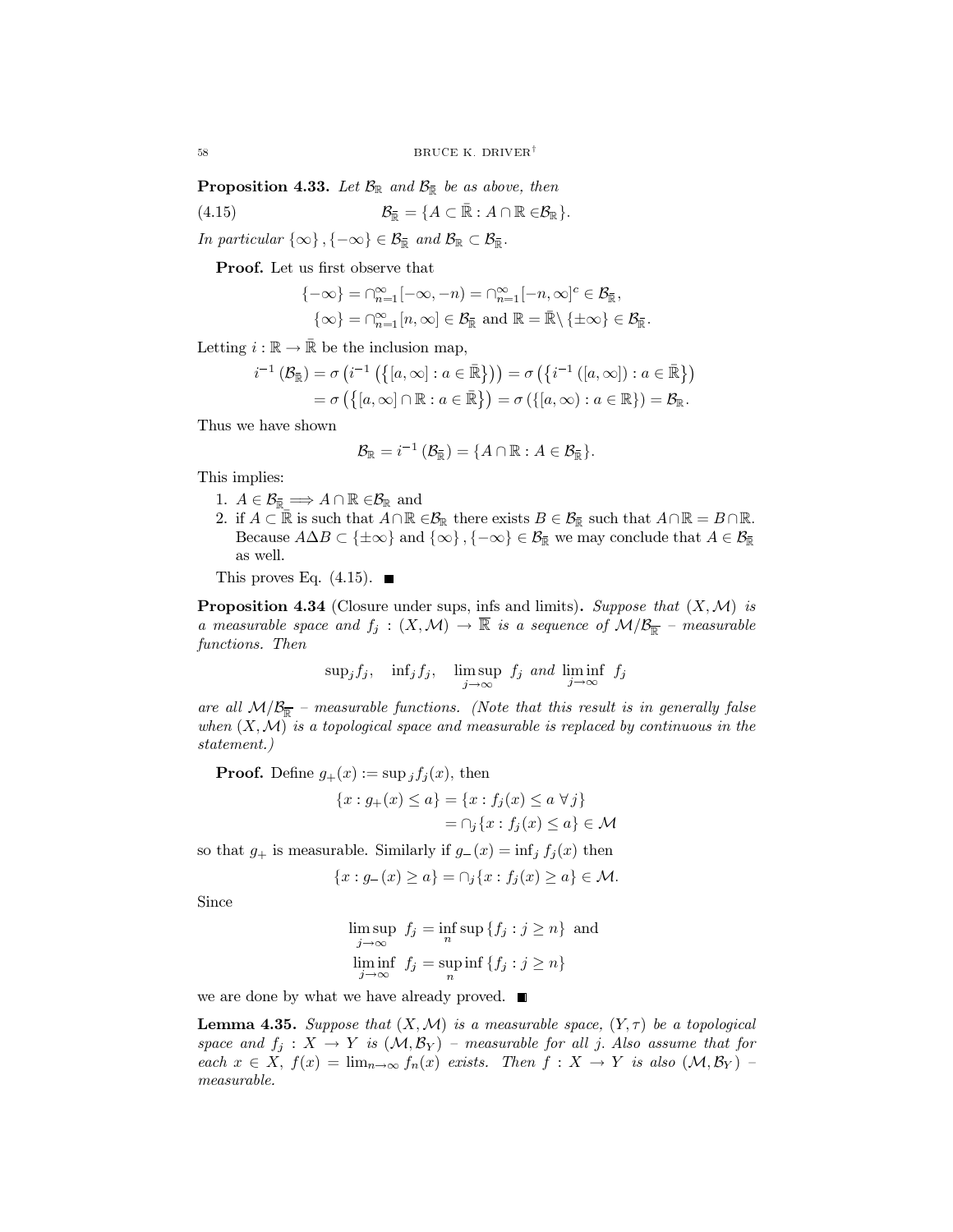**Proof.** Suppose that  $V \subset Y$  is an open set, then

$$
f^{-1}(V) = \{x : f(x) \in V\} = \{x : f_n(x) \in V \text{ for almost all } n\}
$$

$$
= \bigcup_{N=1}^{\infty} \bigcap_{n=N}^{\infty} f_n^{-1}(V) \in \mathcal{M}
$$

since  $f_n^{-1}(V) \in \mathcal{M}$  because each  $f_n$  is measurable. Therefore  $f^{-1}(\tau) \subset \mathcal{M}$  and

### 4.5. Topologies and  $\sigma$  – Algebras Generated by Functions.

**Definition 4.36.** Let  $\mathcal{E} \subset \mathcal{P}(X)$  be a collection of sets,  $A \subset X$ ,  $i_A : A \to X$  be the inclusion map  $(i_A(x) = x)$  for all  $x \in A$ , and

$$
\mathcal{E}_A = i_A^{-1}(\mathcal{E}) = \{A \cap E : E \in \mathcal{E}\}.
$$

When  $\mathcal{E} = \tau$  is a topology or  $\mathcal{E} = \mathcal{M}$  is a  $\sigma$  -algebra we call  $\tau_A$  the relative topology and  $\mathcal{M}_A$  the relative  $\sigma$  – algebra on A.

**Proposition 4.37.** Suppose that  $A \subset X$ ,  $\mathcal{M} \subset \mathcal{P}(X)$  is a  $\sigma$  - algebra and  $\tau \subset$  $\mathcal{P}(X)$  is a topology, then  $\mathcal{M}_A \subset \mathcal{P}(A)$  is a  $\sigma$  -algebra and  $\tau_A \subset \mathcal{P}(A)$  is a topology. (The topology  $\tau_A$  is called the relative topology on A.) Moreover if  $\mathcal{E} \subset \mathcal{P}(X)$  is such that  $M = \sigma(\mathcal{E})$   $(\tau = \tau(\mathcal{E}))$  then  $M_A = \sigma(\mathcal{E}_A)$   $(\tau_A = \tau(\mathcal{E}_A)).$ 

**Proof.** The first assertion is easy to check as remarked after Notation 4.23. The second assertion is a consequence of Lemma 4.28. Indeed,

$$
\mathcal{M}_A = i_A^{-1}(\mathcal{M}) = i_A^{-1}(\sigma(\mathcal{E})) = \sigma(i_A^{-1}(\mathcal{E})) = \sigma(\mathcal{E}_A)
$$

and similarly

$$
\tau_A = i_A^{-1}(\tau) = i_A^{-1}(\tau(\mathcal{E})) = \tau(i_A^{-1}(\mathcal{E})) = \tau(\mathcal{E}_A).
$$

**Example 4.38.** Suppose that  $(X,d)$  is a metric space and  $A \subset X$  is a set. Let  $\tau = \tau_d$  and  $d_A := d|_{A \times A}$  be the metric d restricted to A. Then  $\tau_A = \tau_{d_A}$ , i.e. the relative topology,  $\tau_A$ , of  $\tau_d$  on A is the same as the topology induced by the restriction of the metric d to A. Indeed, if  $V \in \tau_A$  there exists  $W \in \tau$  such that  $V \cap A = W$ . Therefore for all  $x \in A$  there exists  $\epsilon > 0$  such that  $B_x(\epsilon) \subset W$  and hence  $B_x(\epsilon) \cap A \subset V$ . Since  $B_x(\epsilon) \cap A = B_x^{d_A}(\epsilon)$  is a  $d_A$  - ball in A, this shows V is  $d_A$  – open, i.e.  $\tau_A \subset \tau_{d_A}$ . Conversely, if  $V \in \tau_{d_A}$ , then for each  $x \in A$  there exists  $\epsilon_x > 0$  such that  $B_x^{d_A}(\epsilon) = B_x(\epsilon) \cap A \subset V$ . Therefore  $V = A \cap W$  with  $W := \bigcup_{x \in A} B_x(\epsilon) \in \tau$ . This shows  $\tau_{d_A} \subset \tau_A$ .

**Definition 4.39.** Let  $A \subset X$ ,  $f : A \to \mathbb{C}$  be a function,  $\mathcal{M} \subset \mathcal{P}(X)$  be a  $\sigma$  - algebra and  $\tau \subset \mathcal{P}(X)$  be a topology, then we say that  $f|_A$  is measurable (continuous) if  $f|_A$  is  $\mathcal{M}_A$  – measurable  $(\tau_A$  continuous).

**Proposition 4.40.** Let  $A \subset X$ ,  $f: X \to \mathbb{C}$  be a function,  $\mathcal{M} \subset \mathcal{P}(X)$  be a  $\sigma$ algebra and  $\tau \subset \mathcal{P}(X)$  be a topology. If f is  $\mathcal{M}$  – measurable ( $\tau$  continuous) then  $f|_A$  is  $\mathcal{M}_A$  measurable ( $\tau_A$  continuous). Moreover if  $A_n \in \mathcal{M}$  ( $A_n \in \tau$ ) such that  $X=\bigcup_{n=1}^{\infty} A_n$  and  $f|A_n$  is  $\mathcal{M}_{A_n}$  measurable  $(\tau_{A_n}$  continuous) for all n, then f is  $\mathcal{M}$  – measurable ( $\tau$  continuous).

**Proof.** Notice that  $i_A$  is  $(\mathcal{M}_A, \mathcal{M})$  – measurable  $(\tau_A, \tau)$  – continuous) hence  $f|_A = f \circ i_A$  is  $\mathcal{M}_A$  measurable  $(\tau_A$  – continuous). Let  $B \subset \mathbb{C}$  be a Borel set and consider

$$
f^{-1}(B) = \bigcup_{n=1}^{\infty} (f^{-1}(B) \cap A_n) = \bigcup_{n=1}^{\infty} f|_{A_n}^{-1}(B).
$$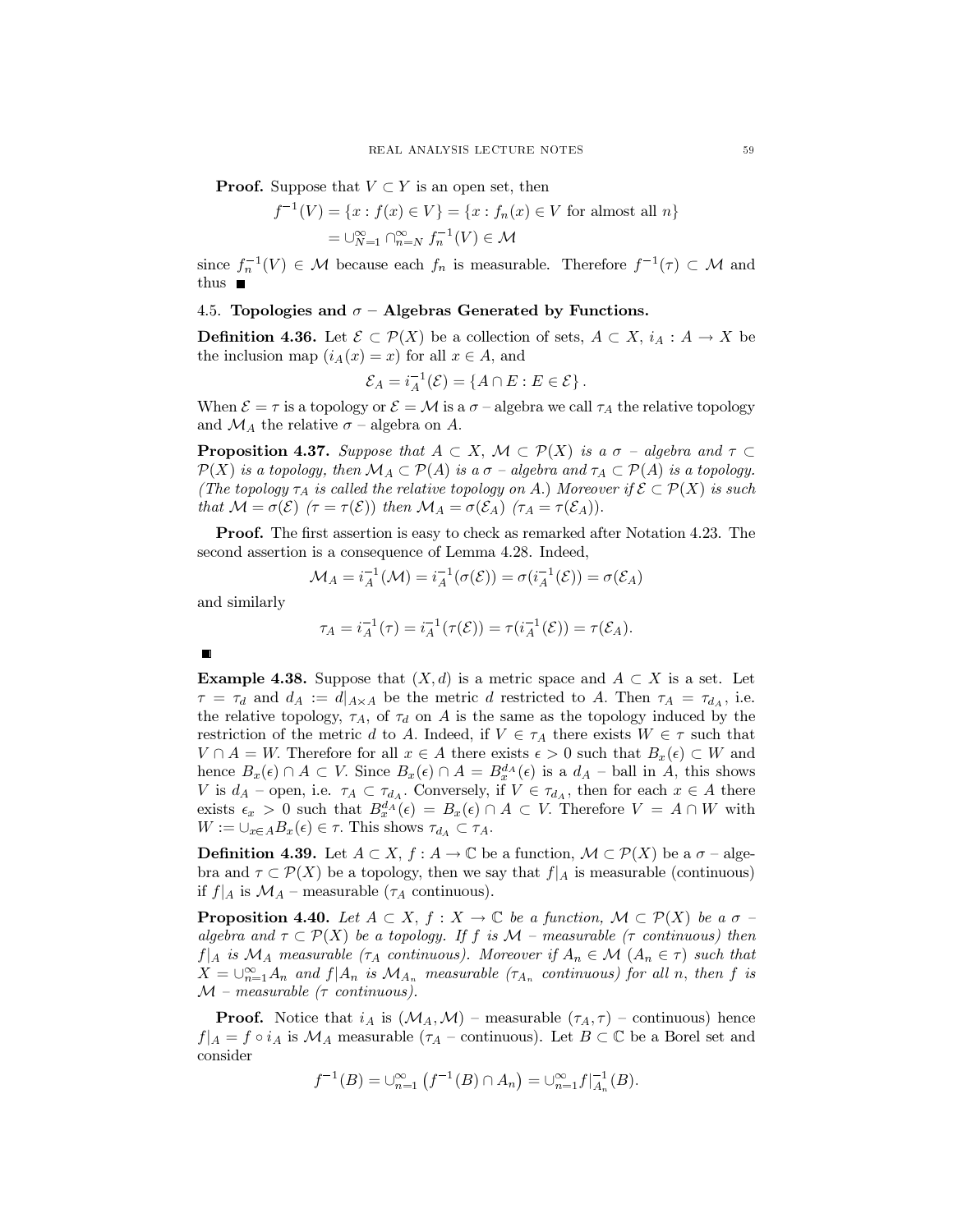If  $A \in \mathcal{M}$   $(A \in \tau)$ , then it is easy to check that

$$
\mathcal{M}_A = \{ B \in \mathcal{M} : B \subset A \} \subset \mathcal{M} \text{ and}
$$

$$
\tau_A = \{ B \in \tau : B \subset A \} \subset \tau.
$$

The second assertion is now an easy consequence of the previous three equations.

**Definition 4.41.** Let X and A be sets, and suppose for  $\alpha \in A$  we are give a measurable (topological) space  $(Y_{\alpha}, \mathcal{F}_{\alpha})$  and a function  $f_{\alpha}: X \to Y_{\alpha}$ . We will write  $\sigma(f_\alpha : \alpha \in A)$   $(\tau(f_\alpha : \alpha \in A))$  for the smallest  $\sigma$ -algebra (topology) on X such that each  $f_{\alpha}$  is measurable (continuous), i.e.

$$
\sigma(f_{\alpha} : \alpha \in A) = \sigma(\cup_{\alpha} f_{\alpha}^{-1}(\mathcal{F}_{\alpha})) \text{ and}
$$
  

$$
\tau(f_{\alpha} : \alpha \in A) = \tau(\cup_{\alpha} f_{\alpha}^{-1}(\mathcal{F}_{\alpha})).
$$

**Proposition 4.42.** Assuming the notation in Definition  $4.41$  and additionally let  $(Z, \mathcal{M})$  be a measurable (topological) space and  $g: Z \to X$  be a function. Then g is  $(\mathcal{M}, \sigma(f_\alpha : \alpha \in A))$  – measurable  $((\mathcal{M}, \tau(f_\alpha : \alpha \in A))$  – continuous) iff  $f_\alpha \circ g$  is  $(\mathcal{M}, \mathcal{F}_{\alpha})$ -measurable (continuous) for all  $\alpha \in A$ .

**Proof.** ( $\Rightarrow$ ) If g is  $(\mathcal{M}, \sigma(f_\alpha : \alpha \in A))$  – measurable, then the composition  $f_\alpha \circ g$ is  $(\mathcal{M}, \mathcal{F}_{\alpha})$  – measurable by Lemma 4.27.

 $(\Leftarrow)$  Let

$$
\mathcal{G} = \sigma(f_{\alpha} : \alpha \in A) = \sigma\left(\cup_{\alpha \in A} f_{\alpha}^{-1}(\mathcal{F}_{\alpha})\right)
$$

If  $f_{\alpha} \circ g$  is  $(\mathcal{M}, \mathcal{F}_{\alpha})$  – measurable for all  $\alpha$ , then

$$
q^{-1}f_{\alpha}^{-1}(\mathcal{F}_{\alpha}) \subseteq \mathcal{M} \,\forall \,\alpha \in A
$$

and therefore

$$
g^{-1}(\cup_{\alpha\in A}f_{\alpha}^{-1}(\mathcal{F}_{\alpha}))=\cup_{\alpha\in A}g^{-1}f_{\alpha}^{-1}(\mathcal{F}_{\alpha})\subseteq M.
$$

Hence

$$
g^{-1}(\mathcal{G}) = g^{-1}(\sigma\left(\cup_{\alpha \in A} f_{\alpha}^{-1}(\mathcal{F}_{\alpha})\right)) = \sigma(g^{-1}\left(\cup_{\alpha \in A} f_{\alpha}^{-1}(\mathcal{F}_{\alpha})\right) \subseteq \mathcal{M}
$$

which shows that g is  $(\mathcal{M}, \mathcal{G})$  – measurable.

The topological case is proved in the same way.  $\blacksquare$ 

4.6. Product Spaces. In this section we consider product topologies and  $\sigma$  algebras. We will start with a finite number of factors first and then later mention what happens for an infinite number of factors.

4.6.1. Products with a Finite Number of Factors. Let  ${X_i}_{i=1}^n$  be a collection of sets,  $X := X_1 \times X_2 \times \cdots \times X_n$  and  $\pi_i : X \to X_i$  be the projection map  $\pi(x_1, x_2, \ldots, x_n) =$  $x_i$  for each  $1 \leq i \leq n$ . Let us also suppose that  $\tau_i$  is a topology on  $X_i$  and  $\mathcal{M}_i$  is a  $\sigma$  – algebra on  $X_i$  for each i.

**Notation 4.43.** Let  $\mathcal{E}_i \subset \mathcal{P}(X_i)$  be a collection of subsets of  $X_i$  for  $i = 1, 2, ..., n$ we will write, by abuse of notation,  $\mathcal{E}_1 \times \mathcal{E}_2 \times \cdots \times \mathcal{E}_n$  for the collection of subsets of  $X_1 \times \cdots \times X_n$  of the form  $A_1 \times A_2 \times \cdots \times A_n$  with  $A_i \in \mathcal{E}_i$  for all i. That is we are identifying  $(A_1, A_2, ..., A_n)$  with  $A_1 \times A_2 \times \cdots \times A_n$ .

 $60$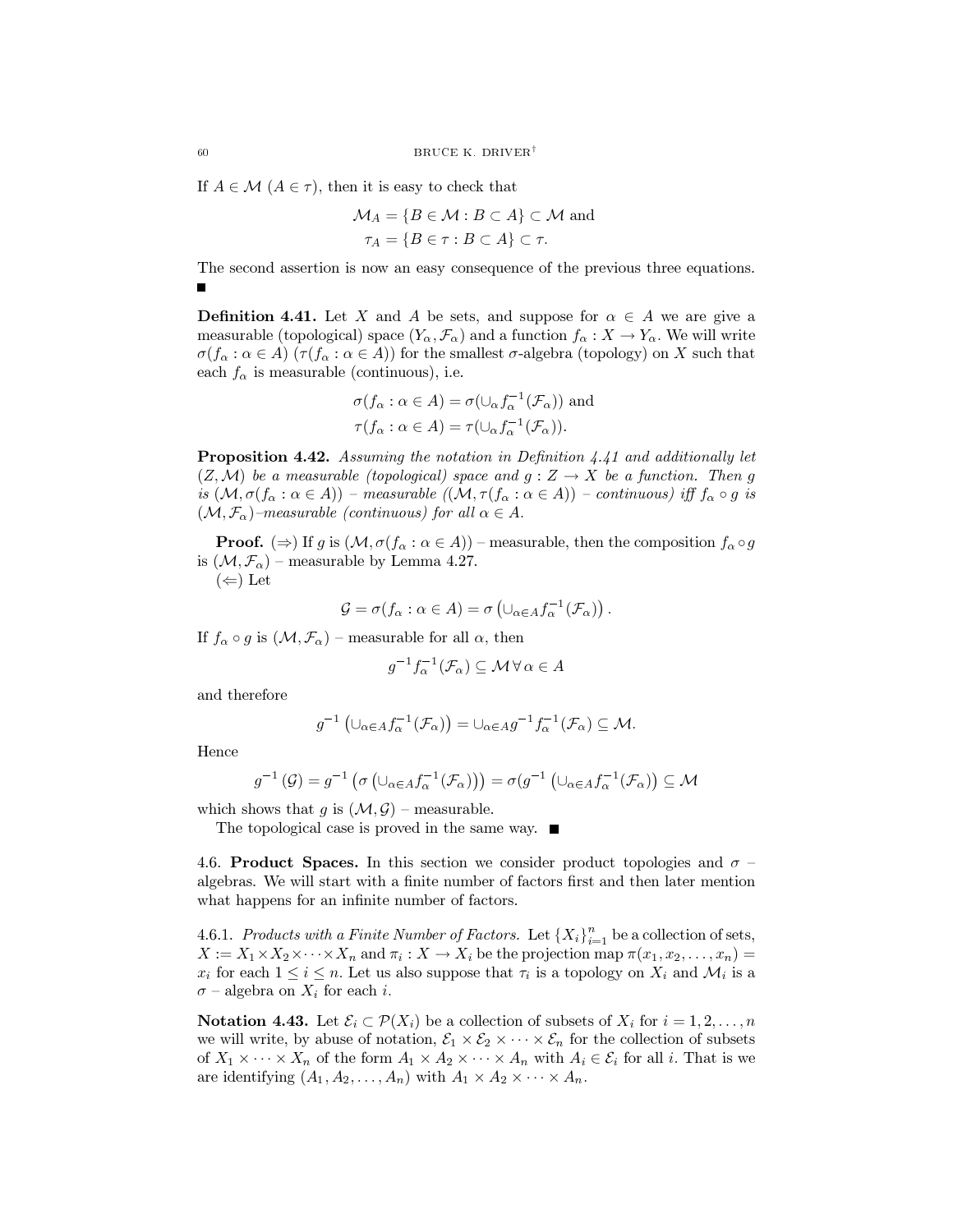**Definition 4.44.** The **product topology** on X, denoted by  $\tau_1 \otimes \tau_2 \otimes \cdots \otimes \tau_n$  is the smallest topology on X so that each map  $\pi_i: X \to X_i$  is continuous. Similarly, the **product**  $\sigma$  – **algebra** on X, denoted by  $\mathcal{M}_1 \otimes \mathcal{M}_2 \otimes \cdots \otimes \mathcal{M}_n$ , is the smallest  $\sigma$  – algebra on X so that each map  $\pi_i : X \to X_i$  is measurable.

*Remark* 4.45. The product topology may also be described as the smallest topology containing sets from  $\tau_1 \times \cdots \times \tau_n$ , i.e.

$$
\tau_1\otimes\tau_2\otimes\cdots\otimes\tau_n=\tau(\tau_1\times\cdots\times\tau_n).
$$

Indeed,

$$
\tau_1 \otimes \tau_2 \otimes \cdots \otimes \tau_n = \tau(\pi_1, \pi_2, \ldots, \pi_n)
$$
  
= 
$$
\tau(\{\cap_{i=1}^n \pi_i^{-1}(V_i) : V_i \in \tau_i \text{ for } i = 1, 2, \ldots, n\})
$$
  
= 
$$
\tau(\{V_1 \times V_2 \times \cdots \times V_n : V_i \in \tau_i \text{ for } i = 1, 2, \ldots, n\}).
$$

Similarly,

$$
\mathcal{M}_1 \otimes \mathcal{M}_2 \otimes \cdots \otimes \mathcal{M}_n = \sigma(\mathcal{M}_1 \times \mathcal{M}_2 \times \cdots \times \mathcal{M}_n).
$$

Furthermore if  $\mathcal{B}_i \subset \tau_i$  is a basis for the topology  $\tau_i$  for each i, then  $\mathcal{B}_1 \times \cdots \times \mathcal{B}_n$  is a basis for  $\tau_1 \otimes \tau_2 \otimes \cdots \otimes \tau_n$ . To prove this first notice that  $\tau_1 \times \cdots \times \tau_n$  is closed under finite intersections and generates  $\tau_1 \otimes \tau_2 \otimes \cdots \otimes \tau_n$ . Therefore  $\tau_1 \times \cdots \times \tau_n$  is a basis for the product topology. Hence for  $W \in \tau_1 \otimes \tau_2 \otimes \cdots \otimes \tau_n$  and  $x=(x_1, \ldots, x_n) \in W$ , there exists  $V_1 \times V_2 \times \cdots \times V_n \in \tau_1 \times \cdots \times \tau_n$  such that

$$
x \in V_1 \times V_2 \times \cdots \times V_n \subset W.
$$

Since  $\mathcal{B}_i$  is a basis for  $\tau_i$ , we may now choose  $U_i \in \mathcal{B}_i$  such that  $x_i \in U_i \subset V_i$  for each  $i$ . Thus

$$
x \in U_1 \times U_2 \times \cdots \times U_n \subset W
$$

and we have shown W may be written as a union of sets from  $\mathcal{B}_1 \times \cdots \times \mathcal{B}_n$ . Since

$$
\mathcal{B}_1 \times \cdots \times \mathcal{B}_n \subset \tau_1 \times \cdots \times \tau_n) \subset \tau_1 \otimes \tau_2 \otimes \cdots \otimes \tau_n,
$$

this shows  $\mathcal{B}_1 \times \cdots \times \mathcal{B}_n$  is a basis for  $\tau_1 \otimes \tau_2 \otimes \cdots \otimes \tau_n$ .

**Lemma 4.46.** Let  $(X_i, d_i)$  for  $i = 1, ..., n$  be metric spaces,  $X := X_1 \times \cdots \times X_n$ and for  $x=(x_1, x_2, \ldots, x_n)$  and  $y=(y_1, y_2, \ldots, y_n)$  in X let

(4.16) 
$$
d(x,y) = \sum_{i=1}^{n} d_i(x_i, y_i).
$$

Then the topology,  $\tau_d$ , associated to the metric d is the product topology on X, i.e.

$$
\tau_d=\tau_{d_1}\otimes\tau_{d_2}\otimes\cdots\otimes\tau_{d_n}.
$$

**Proof.** Let  $\rho(x, y) = \max\{d_i(x_i, y_i) : i = 1, 2, \ldots, n\}$ . Then  $\rho$  is equivalent to d and hence  $\tau_{\rho} = \tau_d$ . Moreover if  $\epsilon > 0$  and  $x = (x_1, x_2, \ldots, x_n) \in X$ , then

$$
B_x^{\rho}(\epsilon) = B_{x_1}^{d_1}(\epsilon) \times \cdots \times B_{x_n}^{d_n}(\epsilon).
$$

By Remark 4.15,

$$
\mathcal{E} := \{ B_x^{\rho}(\epsilon) : x \in X \text{ and } \epsilon > 0 \}
$$

is a basis for  $\tau_{\rho}$  and by Remark 4.45  $\mathcal{E}$  is also a basis for  $\tau_{d_1} \otimes \tau_{d_2} \otimes \cdots \otimes \tau_{d_n}$ . Therefore,

$$
\tau_{d_1}\otimes \tau_{d_2}\otimes \cdots \otimes \tau_{d_n}=\tau(\mathcal{E})=\tau_{\rho}=\tau_d.
$$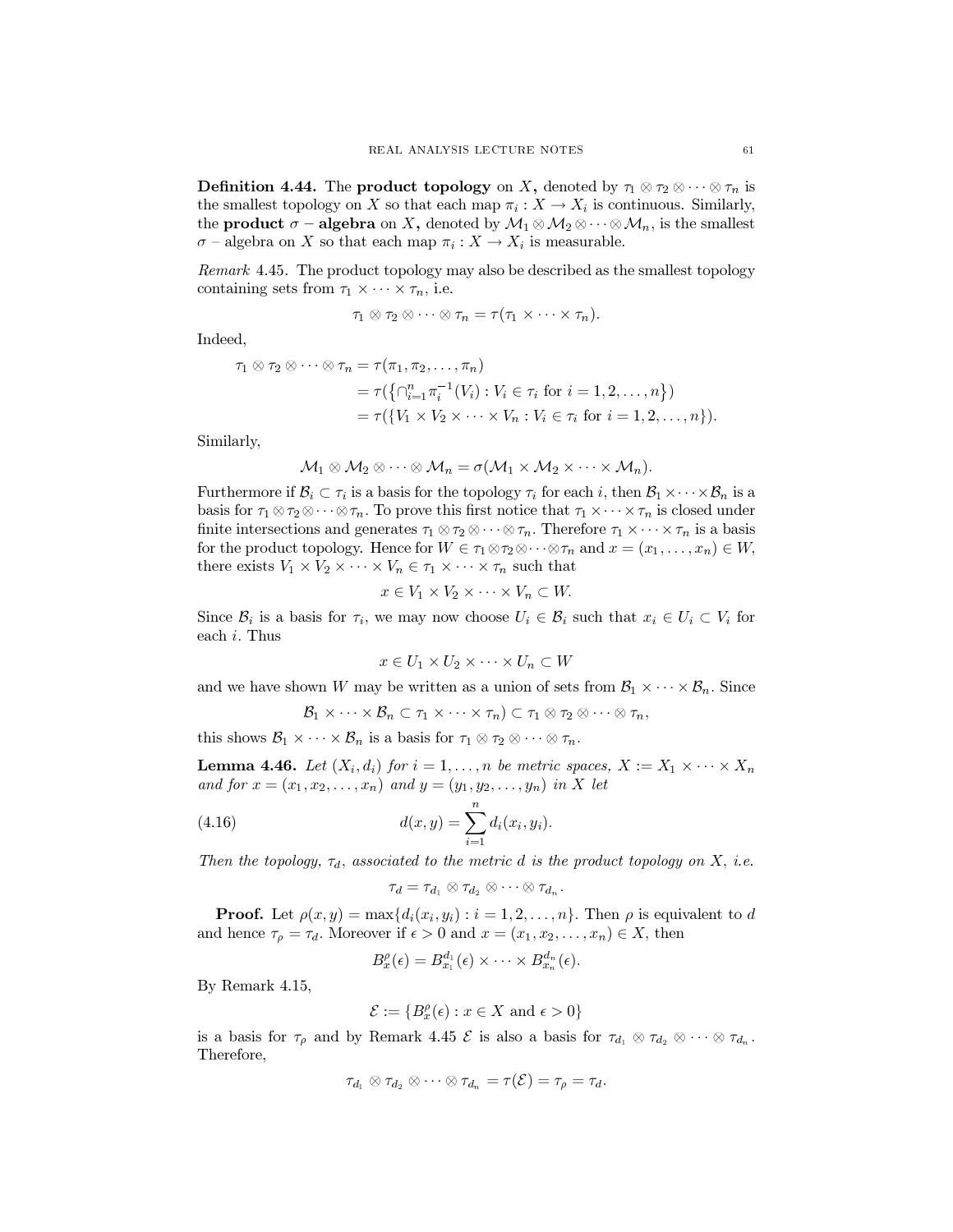*Remark* 4.47. Let  $(Z, M)$  be a measurable (topological) space, then by Proposition 4.42, a function  $f: Z \to X$  is measurable (continuous) iff  $\pi_i \circ f: Z \to X_i$  is  $(\mathcal{M}, \mathcal{M}_i)$ - measurable  $((\tau, \tau_i)$  - continuous) for  $i = 1, 2, ..., n$ . So if we write

$$
f(z)=(f_1(z),f_2(z),\ldots,f_n(z))\in X_1\times X_2\times\cdots\times X_n
$$

then  $f: Z \to X$  is measurable (continuous) iff  $f_i: Z \to X_i$  is measurable (continuous) for all  $i$ .

**Theorem 4.48.** For  $i = 1, 2, ..., n$ , let  $\mathcal{E}_i \subset \mathcal{P}(X_i)$  be a collection of subsets of  $X_i$ such that  $X_i \in \mathcal{E}_i$  and  $\mathcal{M}_i = \sigma(\mathcal{E}_i)$  (or  $\tau_i = \tau(\mathcal{E}_i)$ ) for  $i = 1, 2, ..., n$ , then

$$
\mathcal{M}_1 \otimes \mathcal{M}_2 \otimes \cdots \otimes \mathcal{M}_n = \sigma(\mathcal{E}_1 \times \mathcal{E}_2 \times \cdots \times \mathcal{E}_n) \text{ and}
$$

$$
\tau_1 \otimes \tau_2 \otimes \cdots \otimes \tau_n = \tau(\mathcal{E}_1 \times \mathcal{E}_2 \times \cdots \times \mathcal{E}_n).
$$

Written out more explicitly, these equations state

$$
(4.17) \qquad \sigma(\sigma(\mathcal{E}_1) \times \sigma(\mathcal{E}_2) \times \cdots \times \sigma(\mathcal{E}_n)) = \sigma(\mathcal{E}_1 \times \mathcal{E}_2 \times \cdots \times \mathcal{E}_n) \text{ and}
$$

$$
(4.18) \qquad \qquad \tau(\tau(\mathcal{E}_1) \times \tau(\mathcal{E}_2) \times \cdots \times \tau(\mathcal{E}_n)) = \tau(\mathcal{E}_1 \times \mathcal{E}_2 \times \cdots \times \mathcal{E}_n).
$$

Let us further assume that each  $\mathcal{E}_i$  is countable for  $i = 1, 2, ..., n$ ,  $\tau_i = \tau(\mathcal{E}_i)$  and  $\mathcal{M}_i = \sigma(\tau_i)$  is the Borel  $\sigma$  - algebra on i. Then

- 1.  $M_i = \sigma(\tau_i) = \sigma(\mathcal{E}_i)$  for all i and
- 2. the Borel  $\sigma$  algebra on  $X_1 \times X_2 \times \cdots \times X_n$  with the product topology is the product of the Borel  $\sigma$  – algebras on the  $X_i$  's, i.e.

 $\sigma(\tau_1 \otimes \tau_2 \otimes \cdots \otimes \tau_n) = \sigma(\mathcal{E}_1 \times \mathcal{E}_2 \times \cdots \times \mathcal{E}_n) = \mathcal{M}_1 \otimes \mathcal{M}_2 \otimes \cdots \otimes \mathcal{M}_n.$ 

**Proof.** We will prove Eq.  $(4.17)$ . The proof of Eq.  $(4.18)$  is completely analogous. Let us first do the case of two factors. Since

$$
\mathcal{E}_1\times\mathcal{E}_2\subset\sigma(\mathcal{E}_1)\times\sigma(\mathcal{E}_2)
$$

it follows that

$$
\sigma(\mathcal{E}_1 \times \mathcal{E}_2) \subset \sigma(\sigma(\mathcal{E}_1) \times \sigma(\mathcal{E}_2)) = \sigma(\pi_1, \pi_2).
$$

To prove the reverse inequality it suffices to show  $\pi_i: X_1 \times X_2 \to X_i$  is  $\sigma(\mathcal{E}_1 \times \mathcal{E}_2)$  $-\mathcal{M}_i = \sigma(\mathcal{E}_i)$  measurable for  $i = 1, 2$ . To prove this suppose that  $E \in \mathcal{E}_1$ , then

$$
\pi_1^{-1}(E) = E \times X_2 \in \mathcal{E}_1 \times \mathcal{E}_2 \subset \sigma(\mathcal{E}_1 \times \mathcal{E}_2)
$$

wherein we have used the fact that  $X_2 \in \mathcal{E}_2$ . Similarly, for  $E \in \mathcal{E}_2$  we have

$$
\pi_2^{-1}(E) = X_1 \times E \in \mathcal{E}_1 \times \mathcal{E}_2 \subset \sigma \left( \mathcal{E}_1 \times \mathcal{E}_2 \right).
$$

This proves the desired measurability, and hence

$$
\sigma(\pi_1, \pi_2) \subset \sigma(\mathcal{E}_1 \times \mathcal{E}_2) \subset \sigma(\pi_1, \pi_2).
$$

Let us now assume that each  $\mathcal{E}_i$  is countable or  $i = 1, 2$ . Then it has already been proved in Proposition 4.13 that  $\mathcal{M}_i = \sigma(\tau_i) = \sigma(\mathcal{E}_i)$ . Moreover,  $\mathcal{E}_1 \times \mathcal{E}_2$  is also countable, another application of Proposition 4.13 along with the first two assertions of the theorems gives

$$
\sigma(\tau_1 \otimes \tau_2) = \sigma(\tau (\tau_1 \times \tau_2)) = \sigma(\tau (\tau(\mathcal{E}_1) \times \tau(\mathcal{E}_2))) = \sigma(\tau (\mathcal{E}_1 \times \mathcal{E}_2))
$$
  
=  $\sigma(\mathcal{E}_1 \times \mathcal{E}_2) = \sigma(\sigma(\mathcal{E}_1) \times \sigma(\mathcal{E}_2)) = \sigma(\mathcal{M}_1 \times \mathcal{M}_2) = \mathcal{M}_1 \otimes \mathcal{M}_2.$ 

 $\blacksquare$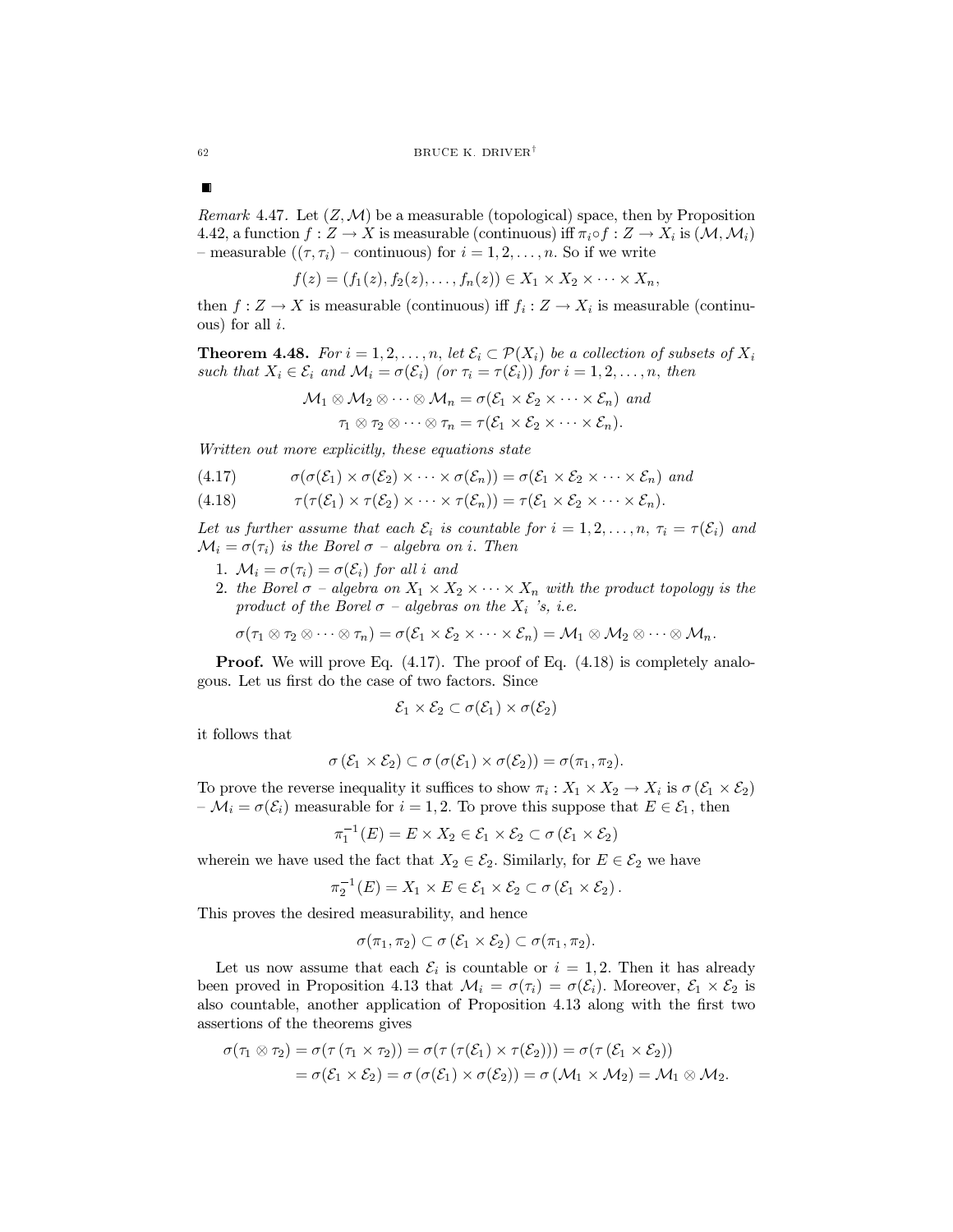The proof for  $n$  factors works the same way. Indeed,

$$
\mathcal{E}_1 \times \mathcal{E}_2 \times \cdots \times \mathcal{E}_n \subset \sigma(\mathcal{E}_1) \times \sigma(\mathcal{E}_2) \times \cdots \times \sigma(\mathcal{E}_n)
$$

implies

$$
\sigma(\mathcal{E}_1 \times \mathcal{E}_2 \times \cdots \times \mathcal{E}_n) \subset \sigma(\sigma(\mathcal{E}_1) \times \sigma(\mathcal{E}_2) \times \cdots \times \sigma(\mathcal{E}_n)) = \sigma(\pi_1, \ldots, \pi_n)
$$
  
and for  $E \in \mathcal{E}_i$ ,

$$
\pi_i^{-1}(E) = X_1 \times X_2 \times \cdots \times X_{i-1} \times E \times X_{i+1} \cdots \times X_n \in \mathcal{E}_1 \times \mathcal{E}_2 \times \cdots \times \mathcal{E}_n
$$
  

$$
\subset \sigma(\mathcal{E}_1 \times \mathcal{E}_2 \times \cdots \times \mathcal{E}_n).
$$

This show  $\pi_i$  is  $\sigma(\mathcal{E}_1 \times \mathcal{E}_2 \times \cdots \times \mathcal{E}_n) - \mathcal{M}_i = \sigma(\mathcal{E}_i)$  measurable and therefore,

$$
\sigma(\pi_1,\ldots,\pi_n)\subset \sigma(\mathcal{E}_1\times\mathcal{E}_2\times\cdots\times\mathcal{E}_n)\subset \sigma(\pi_1,\ldots,\pi_n).
$$

If the  $\mathcal{E}_i$  are countable, then

$$
\sigma(\tau_1 \otimes \tau_2 \otimes \cdots \otimes \tau_n) = \sigma(\tau (\tau_1 \times \tau_2 \times \cdots \times \tau_n))
$$
  
\n
$$
= \sigma(\tau (\tau(\mathcal{E}_1) \times \tau(\mathcal{E}_2) \times \cdots \times \tau(\mathcal{E}_n)))
$$
  
\n
$$
= \sigma(\tau (\mathcal{E}_1 \times \mathcal{E}_2 \times \cdots \times \mathcal{E}_n))
$$
  
\n
$$
= \sigma(\mathcal{E}_1 \times \mathcal{E}_2 \times \cdots \times \mathcal{E}_n)
$$
  
\n
$$
= \sigma(\sigma(\mathcal{E}_1) \times \sigma(\mathcal{E}_2) \times \cdots \times \sigma(\mathcal{E}_n))
$$
  
\n
$$
= \sigma(\mathcal{M}_1 \times \mathcal{M}_2 \times \cdots \times \mathcal{M}_n)
$$
  
\n
$$
= \mathcal{M}_1 \otimes \mathcal{M}_2 \otimes \cdots \otimes \mathcal{M}_n.
$$

 $\blacksquare$ 

Remark 4.49. One can not relax the assumption that  $X_i \in \mathcal{E}_i$  in Theorem 4.48. For example, if  $X_1 = X_2 = \{1,2\}$  and  $\mathcal{E}_1 = \mathcal{E}_2 = \{\{1\}\}\$ , then  $\sigma(\mathcal{E}_1 \times \mathcal{E}_2) =$  $\{\emptyset, X_1 \times X_2, \{(1,1)\}\}\$ while  $\sigma(\sigma(\mathcal{E}_1) \times \sigma(\mathcal{E}_2)) = \mathcal{P}(X_1 \times X_2).$ 

**Proposition 4.50.** If  $(X_i, d_i)$  for  $i = 1, ..., n$  be metric spaces such that for each *i* there a countable dense subset  $D_i \subseteq X_i$ , then

$$
\bigotimes_i \mathcal{B}_{X_i} = \mathcal{B}_{(X_1 \times \cdots \times X_n)}
$$

where  $\mathcal{B}_{X_i}$  is the Borel  $\sigma$  – algebra on  $X_i$  and  $\mathcal{B}_{(X_1 \times \cdots \times X_n)}$  is the Borel  $\sigma$  – algebra on  $X_1 \times \cdots \times X_n$  equipped with the product topology.

Proof. This follows directly from Lemma 4.46 and Theorem 4.48 with

$$
\mathcal{E}_i := \left\{ B_x^{d_i}(\epsilon) \subset X_i : x \in D_i \text{ and } \epsilon \in \mathbb{Q} \cap (0, \infty) \right\} \text{ for } i = 1, 2, \dots, n
$$

Because all norms on finite dimensional spaces are equivalent, the usual Euclidean norm on  $\mathbb{R}^m \times \mathbb{R}^n$  is equivalent to the "product" norm defined by

$$
||(x,y)||_{\mathbb{R}^m\times\mathbb{R}^n} = ||x||_{\mathbb{R}^m} + ||y||_{\mathbb{R}^n}.
$$

Hence by Lemma 4.46, the Euclidean topology on  $\mathbb{R}^{m+n}$  is the same as the product topology on  $\mathbb{R}^{m+n} \cong \mathbb{R}^m \times \mathbb{R}^n$  Here we are identifying  $\mathbb{R}^m \times \mathbb{R}^n$  with  $\mathbb{R}^{m+n}$  by the map

$$
(x, y) \in \mathbb{R}^m \times \mathbb{R}^n \to (x_1, \ldots, x_m, y_1, \ldots, y_n) \in \mathbb{R}^{m+n}.
$$

Proposition 4.50 and these comments leads to the following corollaries.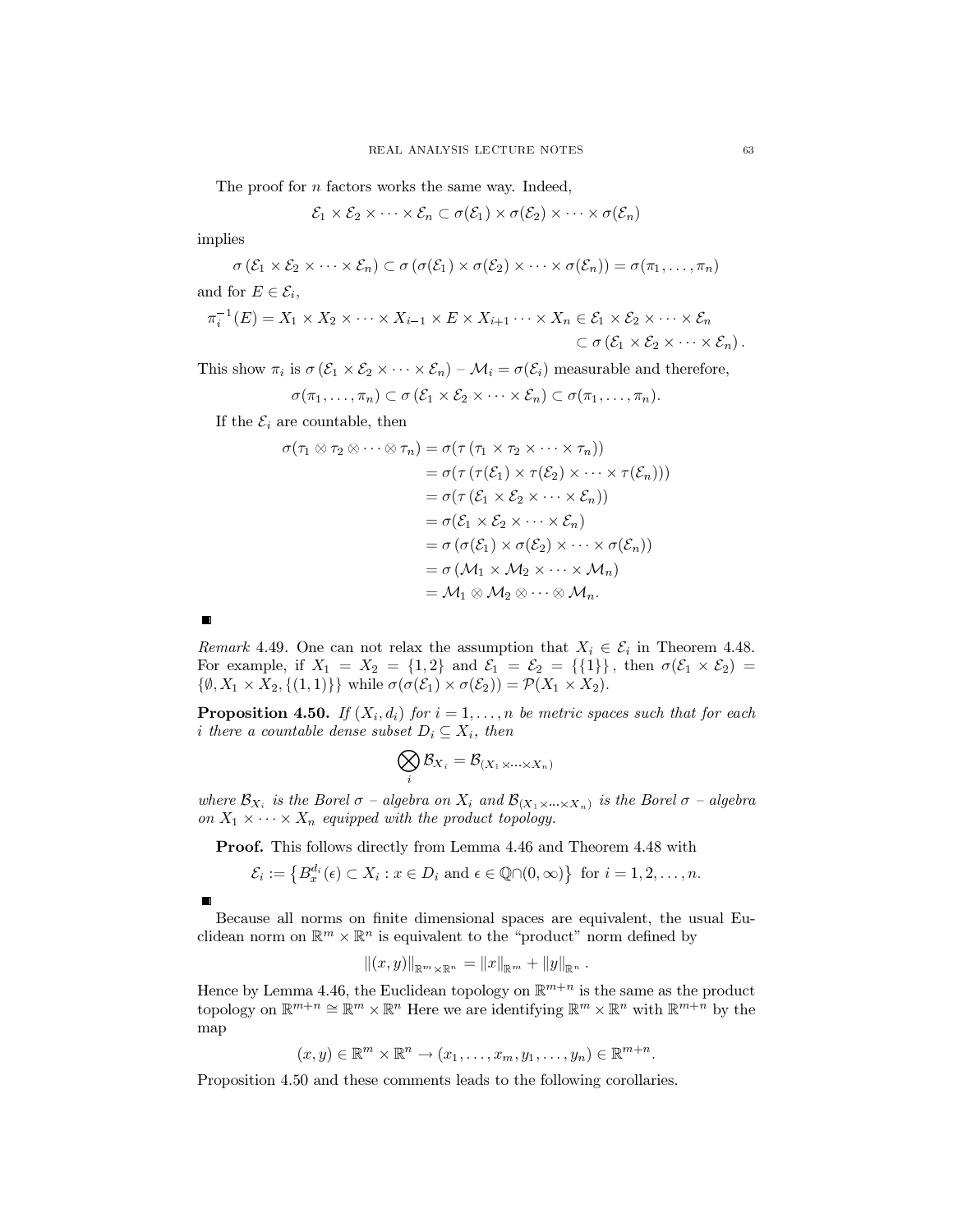**Corollary 4.51.** After identifying  $\mathbb{R}^m \times \mathbb{R}^n$  with  $\mathbb{R}^{m+n}$  as above and letting  $\mathcal{B}_{\mathbb{R}^n}$ denote the Borel  $\sigma$  -algebra on  $\mathbb{R}^n$ , we have

$$
\mathcal{B}_{\mathbb{R}^{m+n}}=\mathcal{B}_{\mathbb{R}^n}\otimes\mathcal{B}_{\mathbb{R}^m} \ \ and \ \mathcal{B}_{\mathbb{R}^n}=\overbrace{\mathcal{B}_{\mathbb{R}}\otimes\cdots\otimes\mathcal{B}_{\mathbb{R}} }^{n-times}.
$$

**Corollary 4.52.** If  $(X, \mathcal{M})$  is a measurable space, then

$$
f=(f_1,f_2,\ldots,f_n):X\to\mathbb{R}^n
$$

is  $(\mathcal{M}, \mathcal{B}_{\mathbb{R}^n})$  – measurable iff  $f_i : X \to \mathbb{R}$  is  $(\mathcal{M}, \mathcal{B}_{\mathbb{R}})$  – measurable for each i. In particular, a function  $f : X \to \mathbb{C}$  is  $(\mathcal{M}, \mathcal{B}_{\mathbb{C}})$  – measurable iff Ref and Imf are  $(\mathcal{M}, \mathcal{B}_{\mathbb{R}})$  – measurable.

**Corollary 4.53.** Let  $(X, \mathcal{M})$  be a measurable space and  $f, g: X \to \mathbb{C}$  be  $(\mathcal{M}, \mathcal{B}_{\mathbb{C}})$ - measurable functions. Then  $f \pm g$  and  $f \cdot g$  are also  $(\mathcal{M}, \mathcal{B}_{\mathbb{C}})$  - measurable.

**Proof.** Define  $F: X \to \mathbb{C} \times \mathbb{C}$ ,  $A_{\pm} : \mathbb{C} \times \mathbb{C} \to \mathbb{C}$  and  $M: \mathbb{C} \times \mathbb{C} \to \mathbb{C}$  by  $F(x) = (f(x), g(x)), A_{\pm}(w, z) = w \pm z$  and  $M(w, z) = wz$ . Then  $A_{\pm}$  and M are continuous and hence  $(\mathcal{B}_{\mathbb{C}^2}, \mathcal{B}_{\mathbb{C}})$  – measurable. Also F is  $(\mathcal{M}, \mathcal{B}_{\mathbb{C}} \otimes \mathcal{B}_{\mathbb{C}}) = (\mathcal{M}, \mathcal{B}_{\mathbb{C}^2})$ phonon-measurable since  $\pi_1 \circ F = f$  and  $\pi_2 \circ F = g$  are  $(\mathcal{M}, \mathcal{B}_{\mathbb{C}})$  - measurable. Therefore  $A_+ \circ F = f \pm g$  and  $M \circ F = f \cdot g$ , being the composition of measurable functions, are also measurable.  $\blacksquare$ 

**Lemma 4.54.** Let  $\alpha \in \mathbb{C}$ ,  $(X, \mathcal{M})$  be a measurable space and  $f : X \to \mathbb{C}$  be a  $(\mathcal{M}, \mathcal{B}_{\mathbb{C}})$  – measurable function. Then

$$
F(x) := \begin{cases} \frac{1}{f(x)} & \text{if } f(x) \neq 0\\ \alpha & \text{if } f(x) = 0 \end{cases}
$$

is measurable.

**Proof.** Define  $i: \mathbb{C} \to \mathbb{C}$  by

$$
i(z) = \begin{cases} \frac{1}{z} & \text{if } z \neq 0\\ \alpha & \text{if } z = 0. \end{cases}
$$

For any open set  $V \subset \mathbb{C}$  we have

$$
i^{-1}(V) = i^{-1}(V \setminus \{0\}) \cup i^{-1}(V \cap \{0\})
$$

Because *i* is continuous except at  $z = 0$ ,  $i^{-1}(V \setminus \{0\})$  is an open set and hence in  $\mathcal{B}_{\mathbb{C}}$ . Moreover,  $i^{-1}(V \cap \{0\}) \in \mathcal{B}_{\mathbb{C}}$  since  $i^{-1}(V \cap \{0\})$  is either the empty set or the one point set  $\{\alpha\}$ . Therefore  $i^{-1}(\tau_{\mathbb{C}}) \subseteq \mathcal{B}_{\mathbb{C}}$  and hence  $i^{-1}(\mathcal{B}_{\mathbb{C}}) = i^{-1}(\sigma(\tau_{\mathbb{C}}))$  $\sigma(i^{-1}(\tau_{\mathbb{C}})) \subseteq \mathcal{B}_{\mathbb{C}}$  which shows that i is Borel measurable. Since  $F = i \circ f$  is the composition of measurable functions, F is also measurable.  $\blacksquare$ 

### 4.6.2. General Product spaces.

**Definition 4.55.** Suppose $(X_\alpha \mathcal{M}_\alpha)_{\alpha \in A}$  is a collection of measurable spaces and let  $X$  be the product space

$$
X = \prod_{\alpha \in A} X_{\alpha}
$$

 $\bigotimes_{\alpha}$  M<sub> $\alpha$ </sub>, is defined by and  $\pi_{\alpha}: X \to X_{\alpha}$  be the canonical projection maps. Then the product  $\sigma$  – algebra,

$$
\bigotimes_{\alpha \in A} \mathcal{M}_{\alpha} \equiv \sigma(\pi_{\alpha} : \alpha \in A) = \sigma\left(\bigcup_{\alpha} \pi_{\alpha}^{-1}(\mathcal{M}_{\alpha})\right).
$$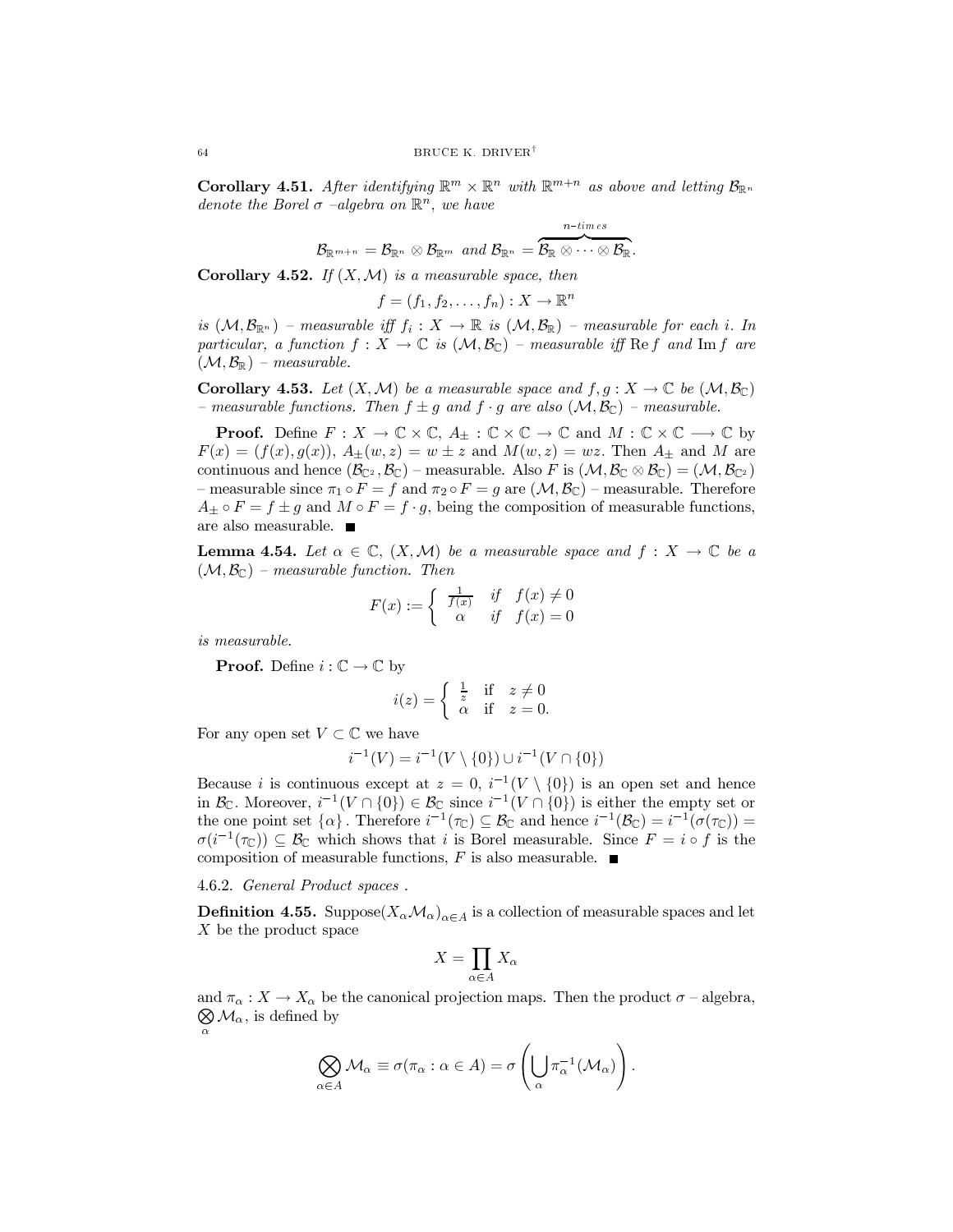Similarly if  $(X_\alpha \mathcal{M}_\alpha)_{\alpha \in A}$  is a collection of topological, the product topology  $\bigotimes_\alpha \mathcal{M}_\alpha$ , is defined by

$$
\bigotimes_{\alpha \in A} \mathcal{M}_{\alpha} \equiv \tau(\pi_{\alpha} : \alpha \in A) = \tau \left( \bigcup_{\alpha} \pi_{\alpha}^{-1}(\mathcal{M}_{\alpha}) \right).
$$

Remark 4.56. Let  $(Z, \mathcal{M})$  be a measurable (topological) space and

$$
\left(X=\prod_{\alpha\in A}X_{\alpha},\bigotimes_{\alpha\in A}\mathcal{M}_{\alpha}\right)
$$

be as in Definition 4.55. By Proposition 4.42, a function  $f: Z \to X$  is measurable (continuous) iff  $\pi_\alpha \circ f$  is  $(\mathcal{M}, \mathcal{M}_\alpha)$  – measurable (continuous) for all  $\alpha \in A$ .

**Proposition 4.57.** Suppose that  $(X_\alpha, \mathcal{M}_\alpha)_{\alpha \in A}$  is a collection of measurable (topological) spaces and  $\mathcal{E}_{\alpha} \subseteq \mathcal{M}_{\alpha}$  generates  $\mathcal{M}_{\alpha}$  for each  $\alpha \in A$ , then

(4.19) 
$$
\otimes_{\alpha \in A} \mathcal{M}_{\alpha} = \sigma \left( \cup_{\alpha \in A} \pi_{\alpha}^{-1} (\mathcal{E}_{\alpha}) \right) \quad \left( \tau \left( \cup_{\alpha \in A} \pi_{\alpha}^{-1} (\mathcal{E}_{\alpha}) \right) \right)
$$

Moreover, suppose that A is either finite or countably infinite,  $X_{\alpha} \in \mathcal{E}_{\alpha}$  for each  $\alpha \in A$ , and  $\mathcal{M}_{\alpha} = \sigma(\mathcal{E}_{\alpha})$  is a  $\sigma$  - algebra for all  $\alpha \in A$ . Then the product  $\sigma$  algebra satisfies

(4.20) 
$$
\bigotimes_{\alpha \in A} \mathcal{M}_{\alpha} = \sigma \left( \left\{ \prod_{\alpha \in A} E_{\alpha} : E_{\alpha} \in \mathcal{E}_{\alpha} \text{ for all } \alpha \in A \right\} \right).
$$

Similarly if A is finite and  $\mathcal{M}_{\alpha} = \tau(\mathcal{E}_{\alpha})$ , then the product topology satisfies

(4.21) 
$$
\bigotimes_{\alpha \in A} \mathcal{M}_{\alpha} = \tau \left( \left\{ \prod_{\alpha \in A} E_{\alpha} : E_{\alpha} \in \mathcal{E}_{\alpha} \text{ for all } \alpha \in A \right\} \right).
$$

**Proof.** We will prove Eq.  $(4.19)$  in the measure theoretic case since a similar proof works in the topological category. Since  $\bigcup_{\alpha} \pi_{\alpha}^{-1}(\mathcal{E}_{\alpha}) \subset \cup_{\alpha} \pi_{\alpha}^{-1}(\mathcal{M}_{\alpha})$ , it follows that

$$
\mathcal{F}:=\sigma\left(\bigcup_{\alpha}\pi_{\alpha}^{-1}(\mathcal{E}_{\alpha})\right)\subset \sigma\left(\bigcup_{\alpha}\pi_{\alpha}^{-1}(\mathcal{M}_{\alpha})\right)=\bigotimes_{\alpha}\mathcal{M}_{\alpha}.
$$

Conversely,

$$
\mathcal{F} \supset \sigma(\pi_{\alpha}^{-1}(\mathcal{E}_{\alpha})) = \pi_{\alpha}^{-1}(\sigma(\mathcal{E}_{\alpha})) = \pi_{\alpha}^{-1}(\mathcal{M}_{\alpha})
$$

holds for all  $\alpha$  implies that

$$
\bigcup_\alpha \pi_\alpha^{-1}(\mathcal{M}_\alpha) \subset \mathcal{F}
$$

and hence that  $\bigotimes_{\alpha} \mathcal{M}_{\alpha} \subseteq \mathcal{F}.$ 

We now prove Eq. (4.20). Since we are assuming that  $X_{\alpha} \in \mathcal{E}_{\alpha}$  for each  $\alpha \in A$ , we see that

$$
\bigcup_{\alpha} \pi_{\alpha}^{-1}(\mathcal{E}_{\alpha}) \subset \left\{ \prod_{\alpha \in A} E_{\alpha} : E_{\alpha} \in \mathcal{E}_{\alpha} \text{ for all } \alpha \in A \right\}
$$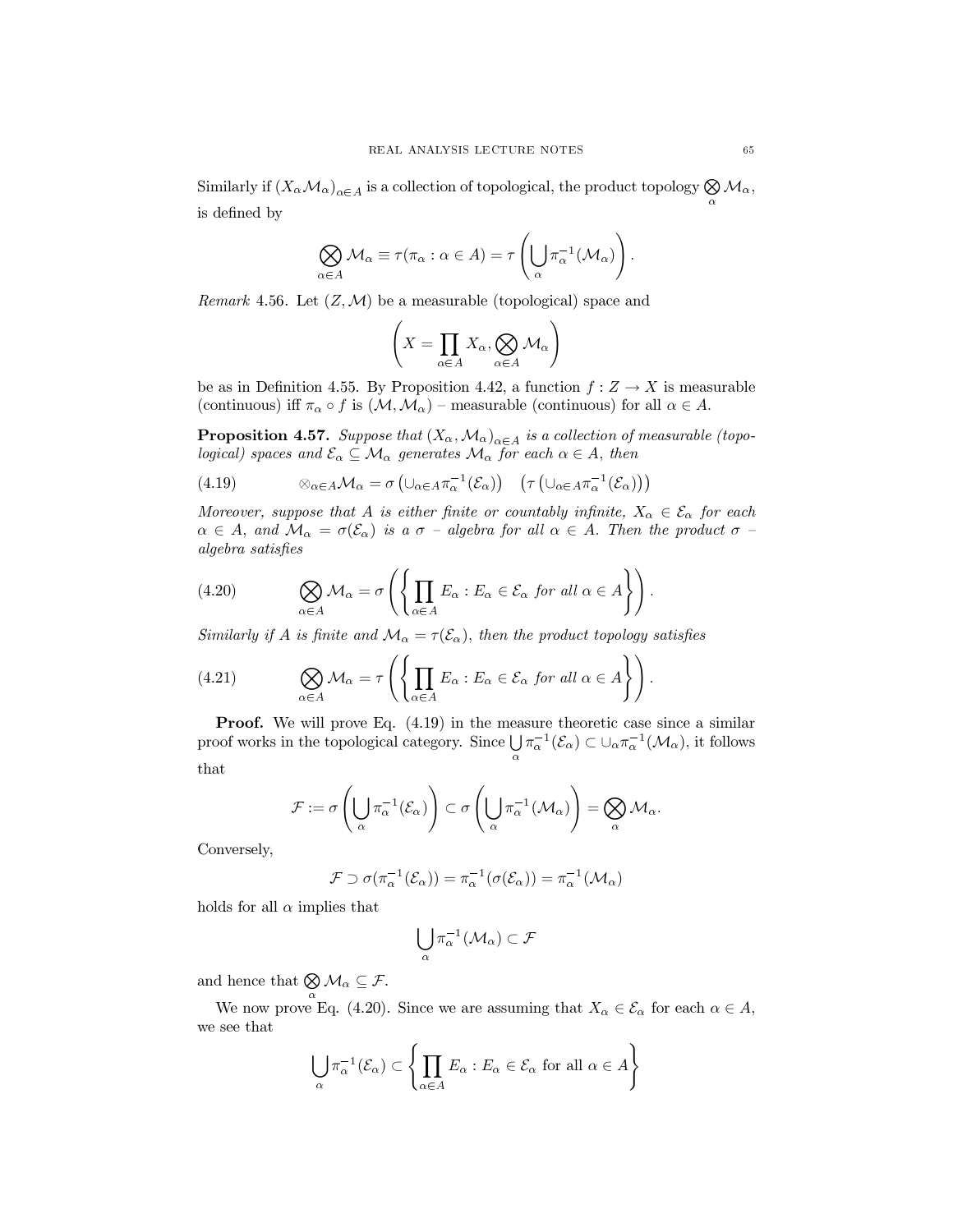and therefore by Eq.  $(4.19)$ 

$$
\bigotimes_{\alpha \in A} \mathcal{M}_{\alpha} = \sigma \left( \bigcup_{\alpha} \pi_{\alpha}^{-1}(\mathcal{E}_{\alpha}) \right) \subset \sigma \left( \left\{ \prod_{\alpha \in A} E_{\alpha} : E_{\alpha} \in \mathcal{E}_{\alpha} \text{ for all } \alpha \in A \right\} \right).
$$

This last statement is true independent as to whether  $A$  is countable or not. For the reverse inclusion it suffices to notice that since  $A$  is countable,

$$
\prod_{\alpha \in A} E_{\alpha} = \cap_{\alpha \in A} \pi_{\alpha}^{-1}(E_{\alpha}) \in \bigotimes_{\alpha \in A} \mathcal{M}_{\alpha}
$$

and hence

$$
\sigma\left(\left\{\prod_{\alpha\in A}E_{\alpha}: E_{\alpha}\in \mathcal{E}_{\alpha} \text{ for all } \alpha\in A\right\}\right)\subset \bigotimes_{\alpha\in A}\mathcal{M}_{\alpha}.
$$

Here is a generalization of Theorem 4.48 to the case of countable number of factors.

**Proposition 4.58.** Let  ${X_{\alpha}}_{\alpha \in A}$  be a sequence of sets where A is at most countable. Suppose for each  $\alpha \in A$  we are given a countable set  $\mathcal{E}_{\alpha} \subset \mathcal{P}(X_{\alpha})$ . Let  $\tau_{\alpha} = \tau(\mathcal{E}_{\alpha})$  be the topology on  $X_{\alpha}$  generated by  $\mathcal{E}_{\alpha}$  and X be the product space  $\prod_{\alpha\in A}X_{\alpha}$  with equipped with the product topology  $\tau:=\otimes_{\alpha\in A}\tau(\mathcal{E}_{\alpha})$ . Then the Borel  $\sigma$  – algebra  $\mathcal{B}_X = \sigma(\tau)$  is the same as the product  $\sigma$  – algebra:

$$
\mathcal{B}_X=\otimes_{\alpha\in A}\mathcal{B}_{X_\alpha},
$$

where  $\mathcal{B}_{X_{\alpha}} = \sigma(\tau(\mathcal{E}_{\alpha})) = \sigma(\mathcal{E}_{\alpha})$  for all  $\alpha \in A$ .

**Proof.** By Proposition 4.57, the topology  $\tau$  may be described as the smallest topology containing  $\mathcal{E} = \bigcup_{\alpha \in A} \pi_{\alpha}^{-1}(\mathcal{E}_{\alpha})$ . Now  $\mathcal{E}$  is the countable union of countable sets so is still countable. Therefore by Proposition 4.13 and Proposition 4.57 we have

$$
\mathcal{B}_X=\sigma(\tau)=\sigma(\tau(\mathcal{E}))=\sigma(\mathcal{E})=\otimes_{\alpha\in A}\sigma(\mathcal{E}_{\alpha})=\otimes_{\alpha\in A}\sigma(\tau_{\alpha})=\otimes_{\alpha\in A}\mathcal{B}_{X_{\alpha}}.
$$

4.7. Exercises.

**Exercise 4.6** (Structure of countable  $\sigma$  – algebras.). Removed, since this problem is covered in Proposition 4.19.

**Exercise 4.7.** Prove Corollary 4.31. **Hint:** See Exercise 4.4.

**Exercise 4.8.** Folland, Problem 1.5 on p.24. If M is the  $\sigma$  – algebra generated by  $\mathcal{E} \subset \mathcal{P}(X)$ , then M is the union of the  $\sigma$  – algebras generated by countable subsets  $\mathcal{F} \subset \mathcal{E}.$ 

**Exercise 4.9.** Let  $(X, \mathcal{M})$  be a measure space and  $f_n : X \to \mathbb{F}$  be a sequence of measurable functions on X. Show that  $\{x : \lim_{n \to \infty} f_n(x) \text{ exists}\}\in \mathcal{M}.$ 

**Exercise 4.10.** Show that every monotone function  $f : \mathbb{R} \to \mathbb{R}$  is  $(\mathcal{B}_{\mathbb{R}}, \mathcal{B}_{\mathbb{R}})$  – measurable.

Exercise 4.11. Folland problem 2.6 on p. 48.

66